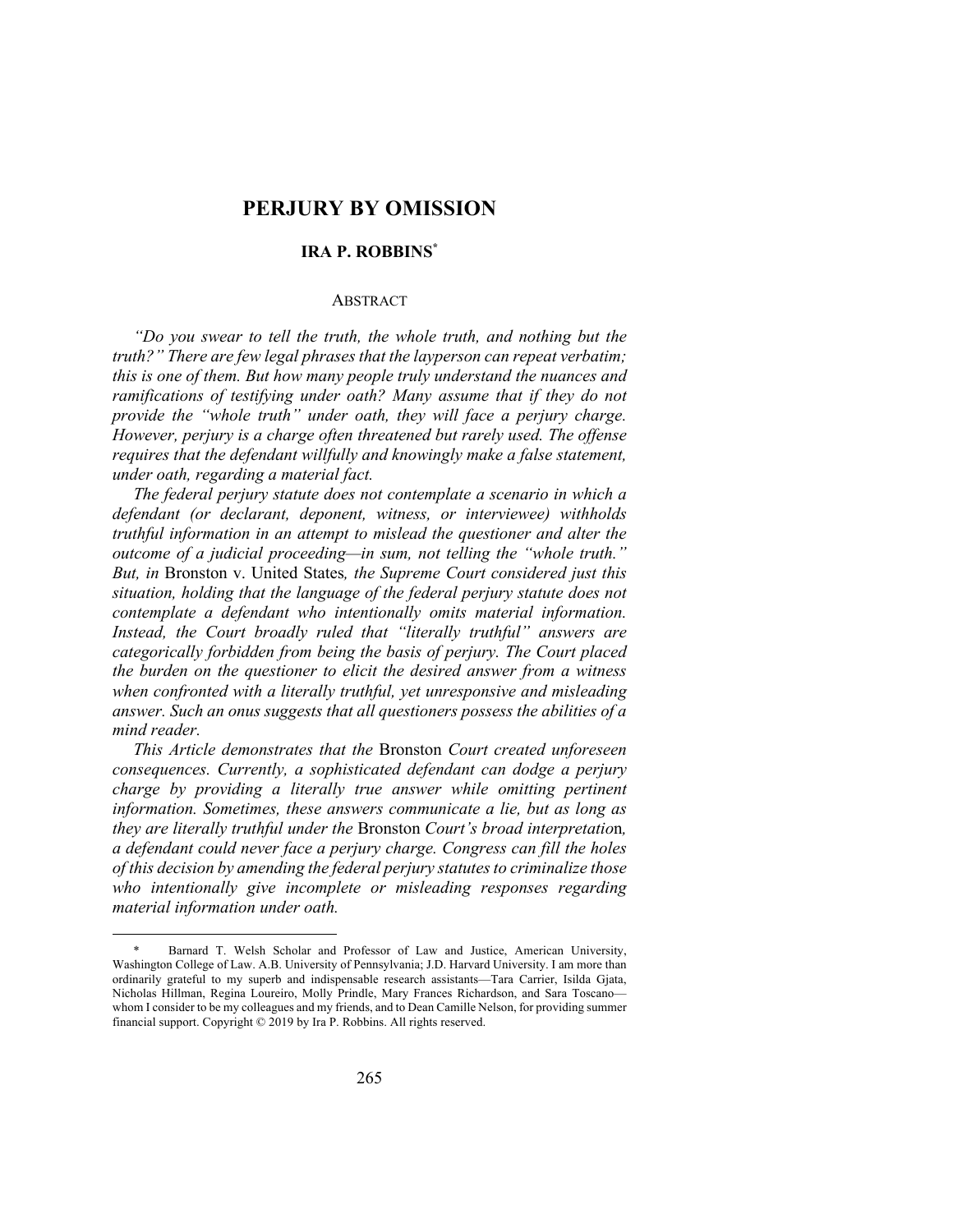# TABLE OF CONTENTS

| 1. The Literal Truth Defense and Questioner's Acuity 274   |  |
|------------------------------------------------------------|--|
| 2. Lower Courts Moving Forward—What Juries Can Infer  277  |  |
|                                                            |  |
|                                                            |  |
|                                                            |  |
|                                                            |  |
| 2. Statutes in Which Silence and/or Omissions Can Lead to  |  |
|                                                            |  |
| II. THE NEED TO EXPAND FEDERAL PERJURY LAW TO COUNTER WILY |  |
|                                                            |  |
|                                                            |  |
|                                                            |  |
|                                                            |  |
|                                                            |  |
|                                                            |  |
|                                                            |  |
|                                                            |  |
|                                                            |  |
|                                                            |  |

#### **INTRODUCTION**

In September 2018, Americans gathered around their televisions or computer monitors to watch members of the Senate Judiciary Committee question then-Judge Brett Kavanaugh and Dr. Christine Blasey Ford. Judge Kavanaugh had recently been nominated to the Supreme Court, motivating Dr. Ford to publicly accuse him of physically and sexually assaulting her in the 1980s.<sup>1</sup> For the Committee to gather potentially useful information in

<sup>1.</sup> *See* Eli Watkins, *Timeline: How the Kavanaugh Accusations Have Unfolded*, CNN (Sept. 17, 2018, 4:46 PM), https://www.cnn.com/2018/09/17/politics/kavanaugh-ford-timeline/index.html [https://perma.cc/6ZR4-Zj9Y] (describing how Judge Kavanaugh agreed to answer senators' questions in order to refute allegations of physical and sexual abuse against him).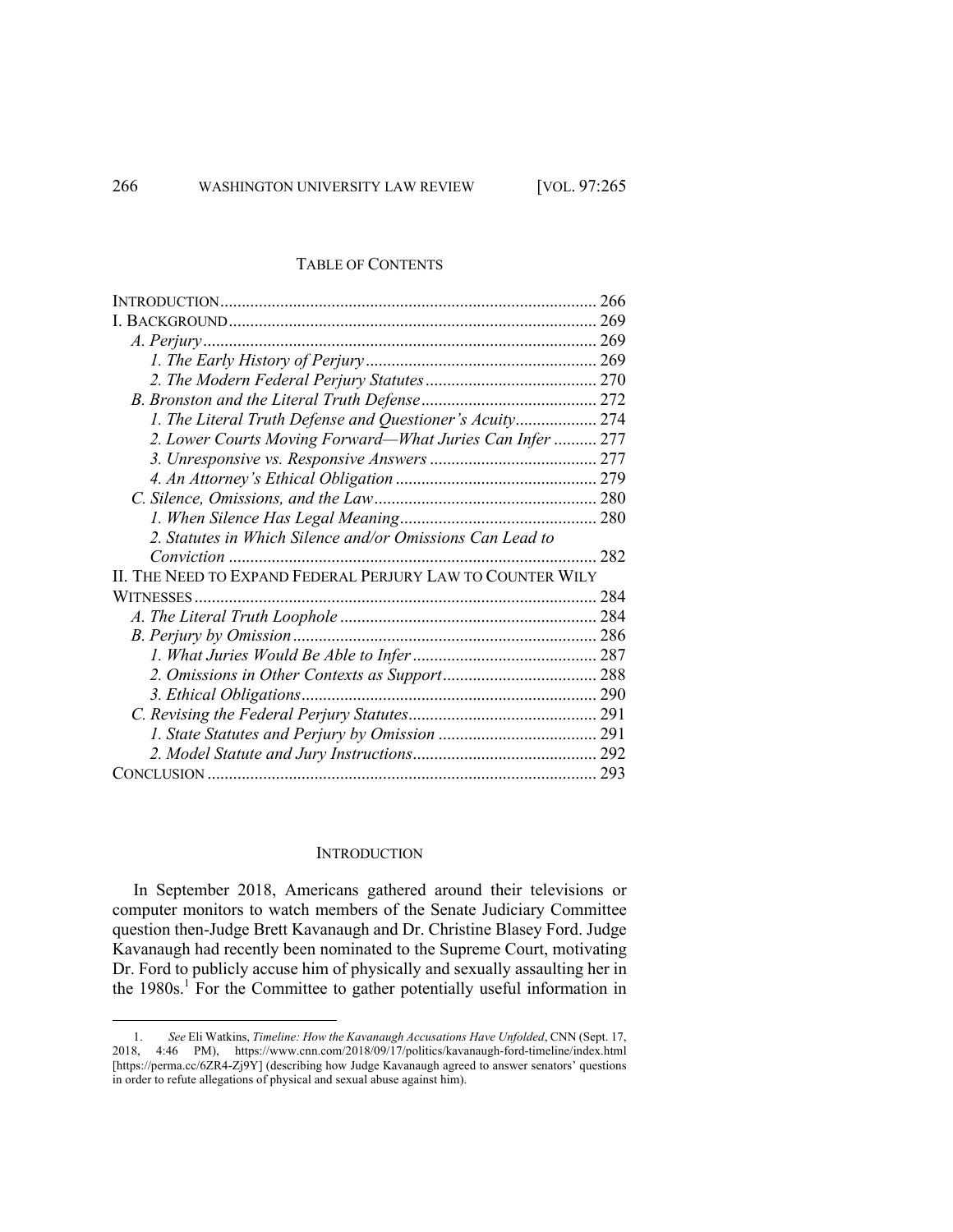Judge Kavanaugh's confirmation process, both Dr. Ford and Judge Kavanaugh willingly participated in a hearing.<sup>2</sup> At this hearing, each senator had five minutes to question Dr. Ford and Judge Kavanaugh, who were both under oath, in order to elicit information regarding the allegations.<sup>3</sup> Due to this time restraint, it was important that both witnesses answer each question as directly and truthfully as possible. When it was Judge Kavanaugh's turn, however, he often used evasive, unresponsive answers, which derailed the senators' lines of questioning and frustrated their ability to get the answers they desired.<sup>4</sup> By providing irrelevant answers,<sup>5</sup> and sometimes even asking the senators questions instead of answering theirs,<sup>6</sup> Judge Kavanaugh managed to avoid revealing certain information. His testimony is an example of an educated person who has seemingly exploited the broad confines of perjury by providing useless answers under oath.

This is not the first time a public official has used slight ambiguity<sup> $\prime$ </sup> to avoid admitting unfavorable information about himself. During a deposition regarding the Paula Jones lawsuit, President Bill Clinton was asked about his now-infamous relationship with Monica Lewinsky.<sup>8</sup> President Clinton was able to infuse ambiguity into the provided definition of "sexual relations" in order to avoid divulging information regarding his physical

<sup>2.</sup> *Id.* 

<sup>3.</sup> *See* Phil Mattingly & Kate Sullivan, *What Thursday's Hearing with Kavanaugh and Ford Will Look Like*, CNN (Sept. 25, 2018, 10:49 PM), https://www.cnn.com/2018/09/25/politics/thursdayhearing-format-kavanaugh-ford/index.html [https://perma.cc/HK3H-DYH2] (explaining that, at the testimony, "[t]here will be one round of questions in which each senator will have five minutes each to ask Ford questions").

<sup>4.</sup> *See* Kate Sullivan, *Kavanaugh's Yale Classmate: 'There Were Omissions' in Testimony About His College Drinking*, CNN (Oct. 1, 2018, 7:27 PM), https://www.cnn.com/2018/10/01/politics/ yale-kavanaugh-drinking-ludington/index.html [https://perma.cc/BXU2-N2RY] (reporting that "Chad Ludington, who went to Yale with Supreme Court nominee Brett Kavanaugh, said 'there were omissions' in the nominee's testimony to the Senate Judiciary Committee on Thursday about his drinking in college").<br> $\frac{5}{1}$ 

<sup>5.</sup> In response to the following question by Senator Leahy: "So you don't know—you don't know whether that's you [in Mark Judge's book] or not?," then-Judge Kavanaugh responded, "we can sit here and you (ph) like (ph), make—make fun of some guy who has an addiction." Bloomberg Gov't, *Kavanaugh Hearing: Transcript*, WASH. POST (Sept. 27, 2018), https://www.washingtonpost.co m/news/national/wp/2018/09/27/kavanaugh-hearing-transcript/?utm\_term=.72d4ba2bc183 [https://per ma.cc/LGS8-WCD7].

<sup>6.</sup> Senator Klobuchar asked the following: "So you're saying there's never been a case where you drank so much that you didn't remember what happened the night before, or part of what happened," to which Judge Kavanaugh responded: "It's—you're asking about, you know, blackout. I don't know. Have you?" *Id.*

<sup>7.</sup> Career prosecutor Rachel Mitchell asked: "OK. Have you ever passed out from drinking?" Kavanaugh responded: "I—passed out would be—no, but I've gone to sleep, but—but I've never blacked out." *Id.*

<sup>8.</sup> *President Clinton's Deposition*, WASH. POST (Mar. 13, 1998), https://www.washingtonpost .com/wp-srv/politics/special/clinton/stories/clintondep031398.htm [https://perma.cc/LP9G-QY53].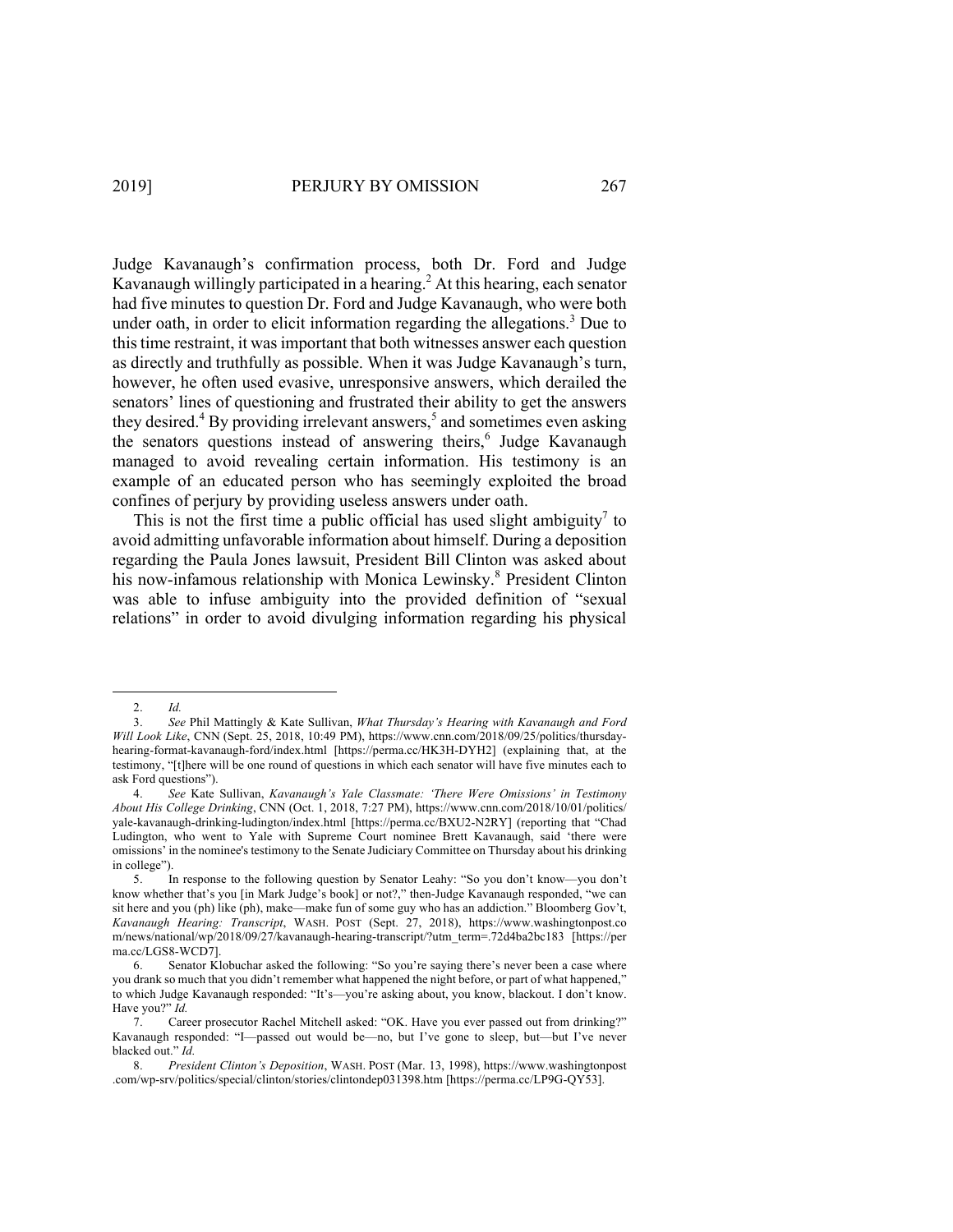relationship with her. $9$  In doing so, he avoided a perjury charge because, based on his own definition of "sexual relations," he was telling the truth.<sup>10</sup>

This Article is not accusing now-Justice Kavanaugh or President Clinton of perjury. Instead, it is suggesting that their testimonies are examples of holes in the current perjury statute because they illustrate circumstances in which sophisticated individuals can omit material information under oath without facing perjury charges. Currently, a defendant commits perjury by giving a false statement under oath.11 As the Supreme Court case *Bronston v. United States*<sup>12</sup> established, if a defendant's statement is literally true, even if he or she intends to mislead the questioner, the defendant cannot be convicted under the federal perjury statutes.<sup>13</sup> Therefore, "a wily witness" can avoid truthfully answering a question by providing an answer that appears truthful but actually omits material information and sometimes even produces a lie by negative implication.14

By expanding the federal perjury statute, Congress would discourage individuals like Judge Kavanaugh and President Clinton from refusing to provide material information under oath. Congress could eliminate existing loopholes by amending the federal perjury statute to encompass perjury by omission. Under this amended statute, a defendant would commit perjury by omission by leaving out material information when providing a literally true answer to an unambiguous question with the intent to mislead the questioner.

This Article asserts that Congress should expand the federal definition of perjury to include omissions and half-truths, thereby closing the loophole created in *Bronston*. Part I.A of the Background explores the historical development of perjury and examines its current form in federal perjury statutes. Next, Part I.B discusses the Supreme Court's decision in *Bronston*, which solidified the "literal truth" defense. Further, this Part explains the Court's assumptions regarding the questioner's acuity and details what a jury can infer, as well as how lower courts have distinguished *Bronston*'s holding. Moreover, Part I.B defines the various types of unresponsive answers and outlines the ethical rules relevant to perjury. Part I.C concludes the Background section by highlighting instances in which silence and omissions carry substantive meaning in the law.

Part II of this Article argues that the federal statute should encompass perjury by omission. First, Part II.A asserts that the literal truth defense

<sup>9.</sup> *See infra* notes 159–62 and accompanying text (providing details regarding President Clinton's deposition).

<sup>10.</sup> *See infra* Part II.A (explaining how President Clinton avoided a perjury charge).

<sup>11.</sup> *See infra* Part I.A.2 (defining perjury).

<sup>12.</sup> 409 U.S. 352 (1973).

<sup>13.</sup> *Id.* at 360.

<sup>14.</sup> *Id.*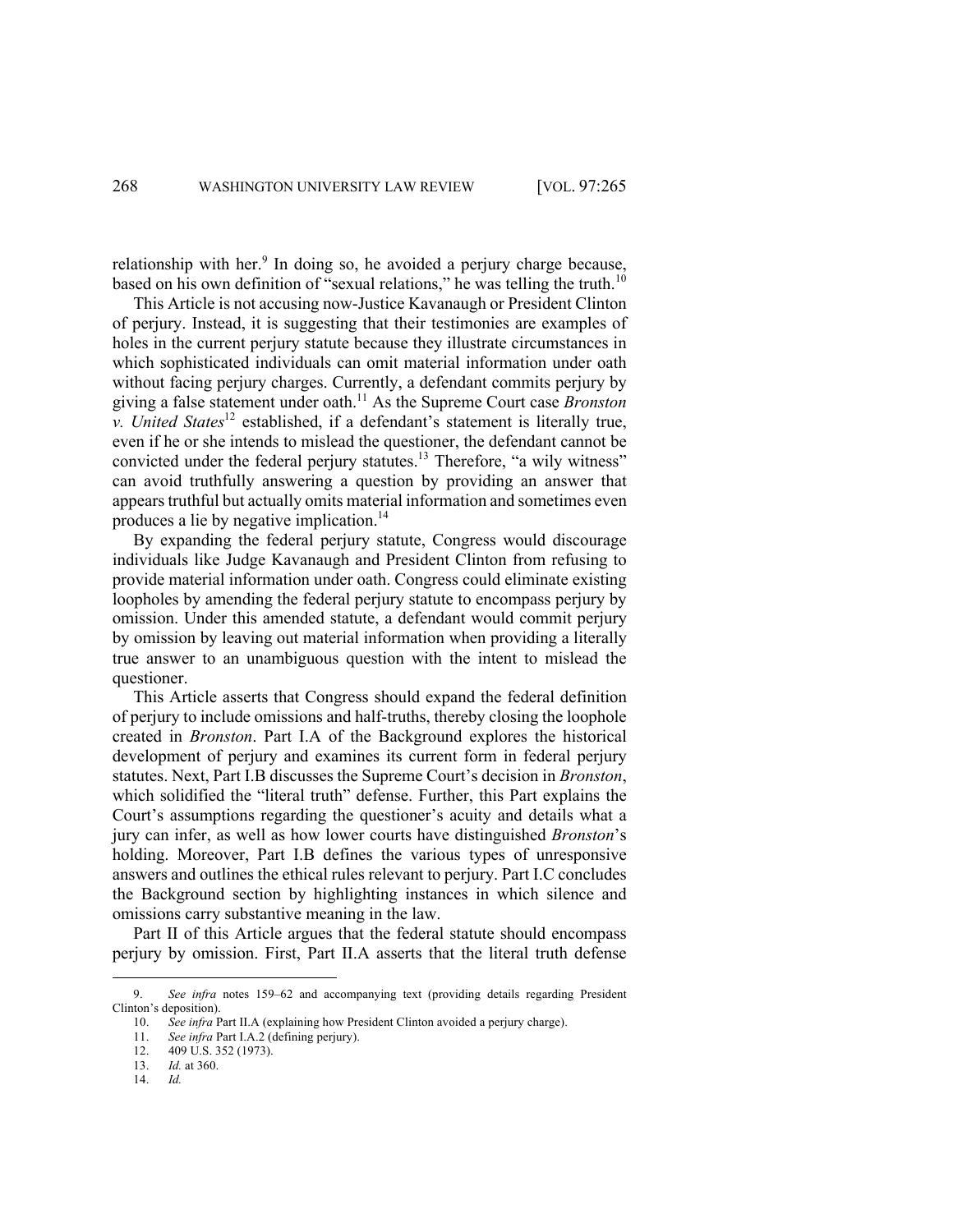developed by the *Bronston* Court created a loophole for sophisticated defendants. Next, Part II.B proposes that the federal perjury statute should be expanded to include perjury by omission, thus remedying the loophole. Accordingly, Part II.B demonstrates what juries would be permitted to infer under an expanded perjury statute. Further, this Part illustrates how the current statute and the literal truth defense might implicate an attorney's ethical obligations. Finally, Part II.C utilizes state statutes that contemplate perjury by omission as a foundation to recommend a revised federal statute, with accompanying jury instructions.

#### I. BACKGROUND

# *A. Perjury*

# *1. The Early History of Perjury*

Perjury traces its roots as far back as the Old Testament and has evolved with society.<sup>15</sup> In early civilizations, "[t]he judge, be he elder, chief, priest, king, or professional, was a surrogate for divine intervention."<sup>16</sup> However, society was skeptical that these judges would sufficiently deter individuals from lying, so participants in a trial were required to take an oath invoking the deity to ensure that they would be punished for lying––whether it be in their lifetime or the next.<sup>17</sup> The notion that witnesses must give completely truthful answers, or they will be punished for bearing false witness, is crosscultural.18

The common law crime of perjury appeared much later when the Perjury Statute of 1563 made perjury by witnesses a punishable crime.<sup>19</sup> This statute defined perjury as "a deliberate lie" made in a courtroom and was the

<sup>15.</sup> *See* Richard H. Underwood, *False Witness: A Lawyer's History of the Law of Perjury*, 10 ARIZ. J. INT'L & COMP. L. 215, 215–16 (1993).

<sup>16.</sup> *Id.* at 217.

<sup>17.</sup> *See id.* By the mid-thirteenth century, juries were being used to resolve disputes. *See* Bradley L. Brown, *A Different Light: The Evolution of Our System for Dispute Resolution*, OR. ST. B. BULL., Dec. 1997, at 41, 41. Early juries did not hear evidence and only sought divine help when making decisions. *Id.* Slowly, juries were allowed to talk to litigants and witnesses, and with the passing of the Renaissance, the Reformation, and the Industrial Revolution, juries became a tool used to determine the truth in contested disputes rather than to enact God's judgment. *Id.*

<sup>18.</sup> *See* Underwood, *supra* note 15, at 218–33 (referencing instances of false witnesses and punishment in Egypt, Mesopotamia, India, Greece, and Rome, as well as in the Bible).

<sup>19.</sup> *See* Alan Heinrich, *Clinton's Little White Lies: The Materiality Requirement for Perjury in Civil Discovery*, 32 LOY. L.A. L. REV. 1303, 1305–06 (1999); *see also* Michael D. Gordon, *The Invention of a Common Law Crime: Perjury and the Elizabethan Courts*, 24 AM. J. LEGAL HIST. 145, 145–46 (1980) (citing T. F. T. PLUCKNETT, A CONCISE HISTORY OF THE COMMON LAW 436 (5th ed. 1956)). The statute could not have taken effect before the sixteenth century, as witnesses did not formally exist before this time. *Id.* at 46 (quoting S. F. C. MILSON, THE HISTORICAL FOUNDATION OF THE COMMON LAW 366 (1969)).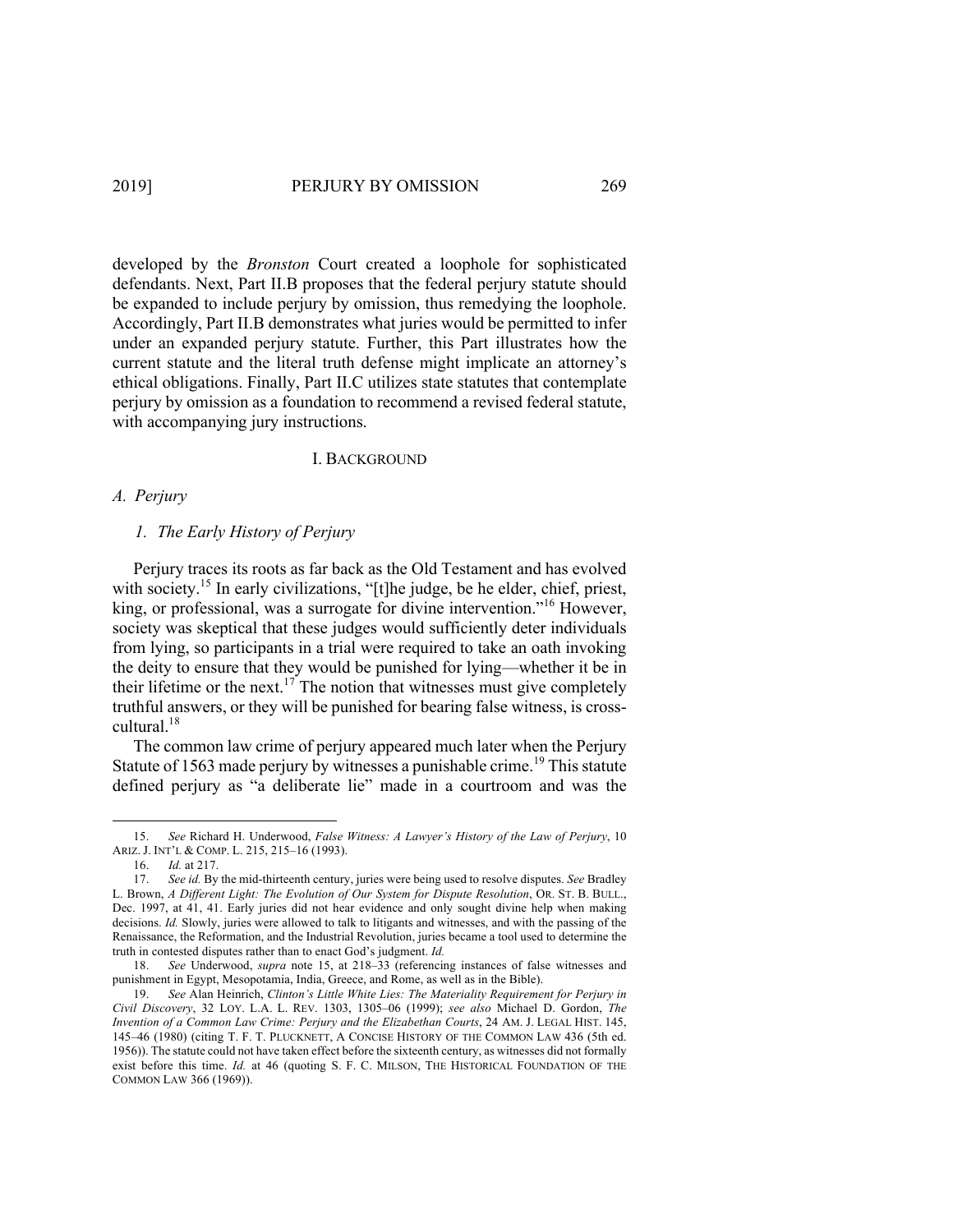support for perjury charges throughout the nineteenth century.<sup>20</sup> In early English law, the perjury charge was used against individuals who had taken on a party oath or wager of law.<sup>21</sup> The modern federal perjury statutes, which have not changed much since the framing of the Constitution, are mostly derived from English common law.<sup>22</sup>

#### *2. The Modern Federal Perjury Statutes*

The modern federal perjury statutes criminalize intentionally making false statements under oath. There are three federal perjury statutes sections 1621, 1622, and 1623.<sup>23</sup> Section 1621, the general perjury statute, applies to a broad range of circumstances.<sup>24</sup> It provides, in pertinent part:

Whoever—(1) having taken an oath before a competent tribunal, officer, or person . . . that he will testify, declare, depose, or certify truly, or that any written testimony, declaration, deposition, or certificate by him subscribed, is true, willfully and contrary to such oath states or subscribes any material matter which he does not believe to be true; or (2) in any declaration, certificate, verification, or statement under penalty of perjury as permitted under section 1746 of title 28, United States Code, willfully subscribes as true any material matter which he does not believe to be true; is guilty of perjury  $\ldots$ <sup>25</sup>

In sum, a person commits perjury under  $\S 1621$  when he or she testifies under oath or affirmation and "gives false testimony concerning a material matter with the willful intent to provide false testimony.<sup> $26$ </sup> For a person to commit perjury, he or she must take an oath "before a competent tribunal, officer, or person" and willingly state false information that is material to

<sup>20.</sup> Roberto Suro & Bill Miller, *Perjury: A Tough Case to Make*, WASH. POST (Sept. 24, 1998), https://www.washingtonpost.com/wp-srv/politics/special/clinton/stories/perjury092498.htm?noredirect =on [https://perma.cc/SE9M-6FJB] (referencing the Perjury Statute of 1563 when discussing the Clinton impeachment case); J. Kevin Quinn et al., *Resisting the Individualistic Flavor of Opposition to* Model Rule *3.3*, 8 GEO J. LEGAL ETHICS 901, 930–31 (1995).

<sup>21.</sup> *See* Brown, *supra* note 17, at 41. Under wager of law, litigants must produce a certain number of witnesses, known as compurgators, to testify on their behalf under oath. *Id.* The wager of law was won if the right number of witnesses adequately testified under oath. *Id.* 

<sup>22.</sup> *See* Underwood, *supra* note 15, at 245–47 (noting some discrepancies between the perjury charge in England and the United States); CHARLES DOYLE, CONG. RESEARCH SERV., 7-5700, PERJURY UNDER FEDERAL LAW: A BRIEF OVERVIEW 1 (2010). The notable change to the perjury statutes is that they now cover more than court proceedings. *Id. See also infra* Part I.A.2 (defining perjury).

<sup>23.</sup> *See* 18 U.S.C. §§ 1621, 1622, 1623 (2012). Section 1622, which criminalizes the subornation of perjury, is outside the scope of this Article.

<sup>24.</sup> *See* 18 U.S.C. § 1621(1).

<sup>25.</sup> *Id.* § 1621.

<sup>26.</sup> United States v. Dunnigan, 507 U.S. 87, 94 (1993).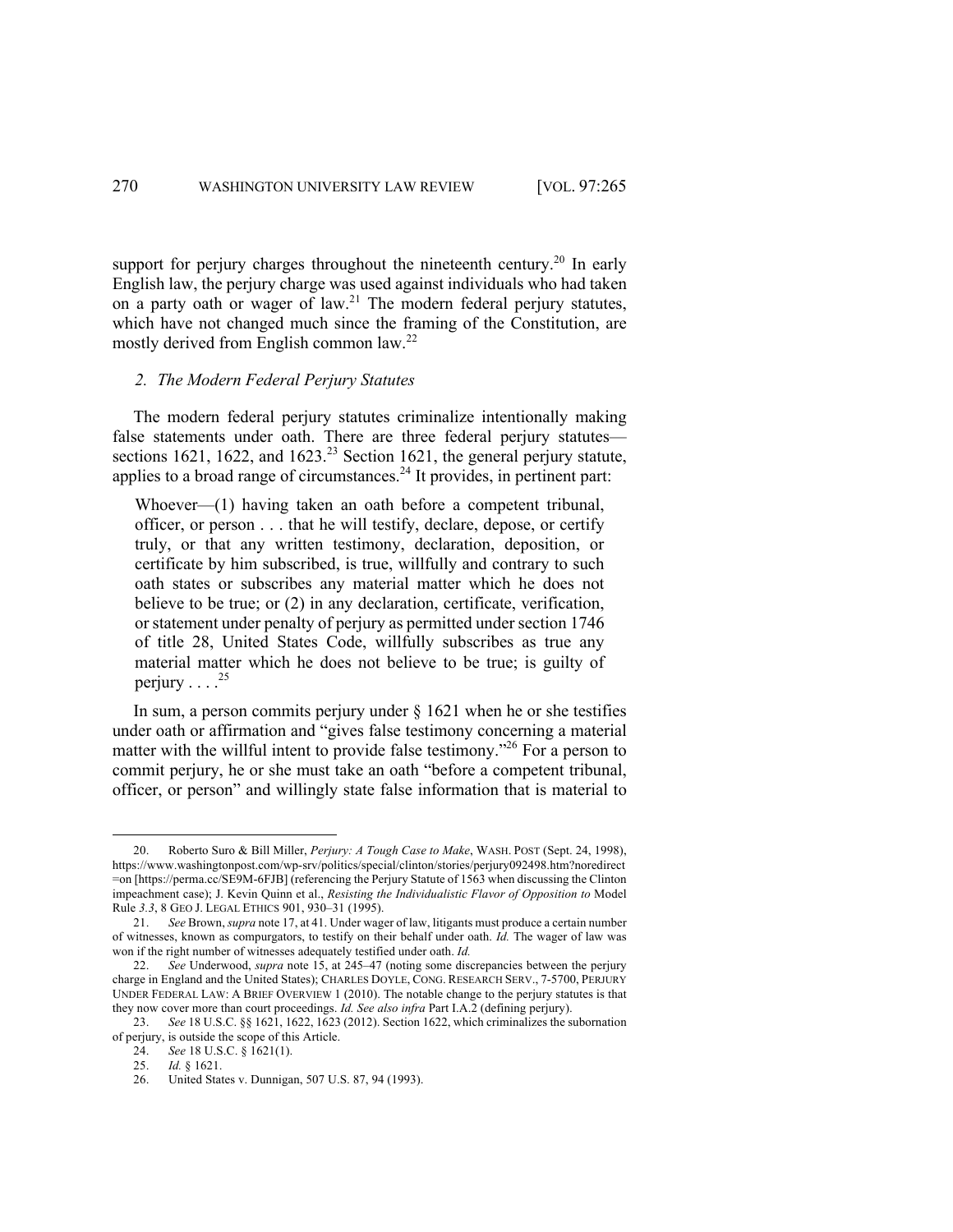the case. $27$  Therefore, false statements made "as a result of confusion, mistake, or faulty memory" are not sufficient grounds for perjury.<sup>28</sup>

Section 1623, written more narrowly than § 1621, only applies "in any proceeding before or ancillary to any court or grand jury of the United States."<sup>29</sup> It provides, in pertinent part:

Whoever under oath (or in any declaration, certificate, verification, or statement under penalty of perjury as permitted under section 1746 of title 28, United States Code) . . . knowingly makes any false material declaration or makes or uses any other information, including any book, paper, document, record, recording, or other material, knowing the same to contain any false material declaration, shall be fined under this title or imprisoned not more than five years, or both.<sup>30</sup>

In other words, a person commits perjury under  $\S$  1623 when he or she makes a false declaration under oath in "any proceeding before or ancillary to any court or grand jury" that is material to the case.<sup>31</sup> Section 1623 does not apply in any proceeding "less formal than a deposition."<sup>32</sup> Therefore, § 1623 applies to a smaller range of circumstances than the general perjury statute. Both §§ 1621 and 1623, however, have several common elements: oath, intent, materiality, and falsity.

While the two perjury statutes share the foregoing elements, they differ slightly in their mens rea requirements. Section 1621 requires that the government show that a defendant *willfully* provided testimony that he or she knew was false.<sup>33</sup> By contrast,  $\S$  1623 requires only that the government prove that a defendant *knew* his or her statement to be false.<sup>34</sup>

Additionally, the federal perjury statutes require different burdens of proof. Under § 1621, the government must satisfy the two-witness rule, which is an evidentiary requirement, in order to prevail on a perjury

<sup>27.</sup> *See* 18 U.S.C. § 1621.

<sup>28.</sup> *Dunnigan*, 507 U.S. at 94.

<sup>29.</sup> 18 U.S.C. § 1623(a). Section 1623 was enacted as part of the 1970 Organized Crime Control Act to ensure reliable testimony before federal courts and grand juries. Dunn v. United States, 442 U.S. 100, 107–09 (1979).

<sup>30.</sup> § 1623(a).

<sup>31.</sup> *Id.* § 1623.

<sup>32.</sup> *Dunn*, 442 U.S. at 113.

<sup>33.</sup> *See* 18 U.S.C. § 1621(1); *see also Dunnigan*, 507 U.S. at 94 (stating that § 1621 requires "willful intent to provide false testimony").

<sup>34.</sup> *See* § 1623(a); *see also* United States v. Sherman, 150 F.3d 306, 311 (3d Cir. 1998) (noting that § 1623 "has a reduced *mens rea* requiring only that one 'knowingly' commit perjury rather than 'willfully'").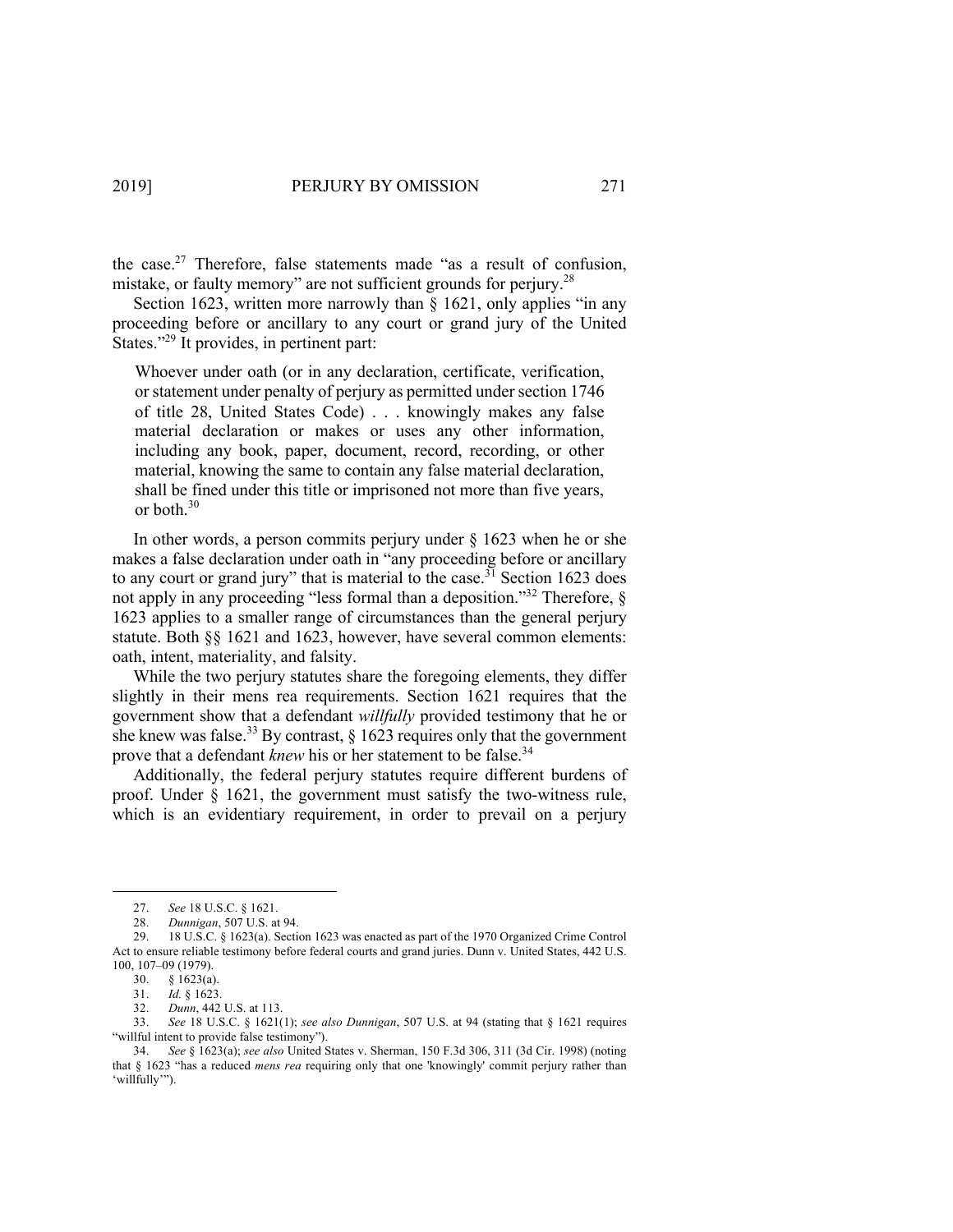conviction.35 The rule is a misnomer, however, as it does not explicitly require two separate witnesses to uphold a perjury charge; instead, the rule allows the government to provide testimony of one witness coupled with sufficient corroborative evidence.<sup>36</sup> The rule is frequently criticized, but the Supreme Court has upheld it, concluding that it alleviates innocent witnesses' fear of prosecution.<sup>37</sup>

Conversely, Congress expressly prohibited the use of the two-witness rule in § 1623, allowing a conviction of perjury based on the testimony of only one witness.<sup>38</sup> Accordingly, the government's burden of proof under  $\delta$ 1623 requires less than the government's burden of proof under § 1621. Further, although § 1623 no longer has the two-witness rule, the statute does provide for a recantation defense, which is not available under  $\S$  1621.<sup>39</sup> Under the recantation defense, a defendant may retract a statement made under oath to avoid a perjury prosecution.<sup>40</sup> Notably, attorneys rarely use this defense successfully because the recantation defense "appears to be an illusion—often asserted but never found."<sup>41</sup>

### *B. Bronston and the Literal Truth Defense*

The Supreme Court profoundly impacted the landscape of perjury law for the first time when it established the literal truth defense in *Bronston v. United States*. <sup>42</sup> In *Bronston*, Samuel Bronston, the owner of a production company, was charged with perjury under § 1621 based on testimony he made during a Chapter 11 examination before a bankruptcy referee.<sup>43</sup> The United States District Court for the Southern District of New York

<sup>35.</sup> *See, e.g.*, United States v. Chaplin, 25 F.3d 1373, 1374 (7th Cir. 1994); Mary T. Hall, *The Two-Witness Rule in Falsification Offenses: Going, Going, But Still Not Gone*, ARMY LAW., May 1989, at 11 (discussing the two-witness rule in the context of the Uniform Code of Military Justice).

<sup>36.</sup> *See, e.g.*, United States v. Daniels, 174 F. Supp. 2d 1209, 1214 (D. Kan. 2001) (finding a defendant's prior sworn testimony to be sufficient corroborative evidence).

<sup>37.</sup> *See* Weiler v. United States, 323 U.S. 606, 608–09 (1945). Early common law did not require that the government prove perjury by using more than one witness. 7 JOHN HENRY WIGMORE, EVIDENCE IN TRIALS AT COMMON LAW § 2032 (James H. Chadbourn rev., 1978). However, in the 1600s, courts in England required the oath of two "witnesses" to prove falsity, and common law courts and American jurisprudence adopted the practice. United States v. Hogue, 42 M.J. 533, 534–35 (A.F. Ct. Crim. App. 1995). In 1945, the government argued that the Supreme Court should abolish the two-witness rule. *See Weiler*, 323 U.S. at 608.

<sup>38.</sup> *See* 18 U.S.C. § 1623(e) (stating that "[i]t shall not be necessary that such proof [under this section] be made by any particular number of witnesses").

<sup>39.</sup> *Compare* 18 U.S.C. § 1623(d) (prohibiting a perjury prosecution if the defendant admits the statement was false in the same proceeding), *with* 18 U.S.C. § 1621 (providing no such defense).

<sup>40.</sup> *See* Linda F. Harrison, *Recantation: Illusion or Reality?*, 2006 MICH. ST. L. REV. 637, 644 (2006) (enumerating the conditions that must be satisfied in order to use the recantation defense).

<sup>41.</sup> United States v. Awadallah, 202 F. Supp. 2d 17, 38 (S.D.N.Y. 2002), *rev'd*, 349 F.3d 42 (2d Cir. 2003).

<sup>42.</sup> 409 U.S. 352 (1973).

<sup>43.</sup> United States v. Bronston, 453 F.2d 555, 556 (2d. Cir. 1971), *rev'd*, 409 U.S. 352 (1973).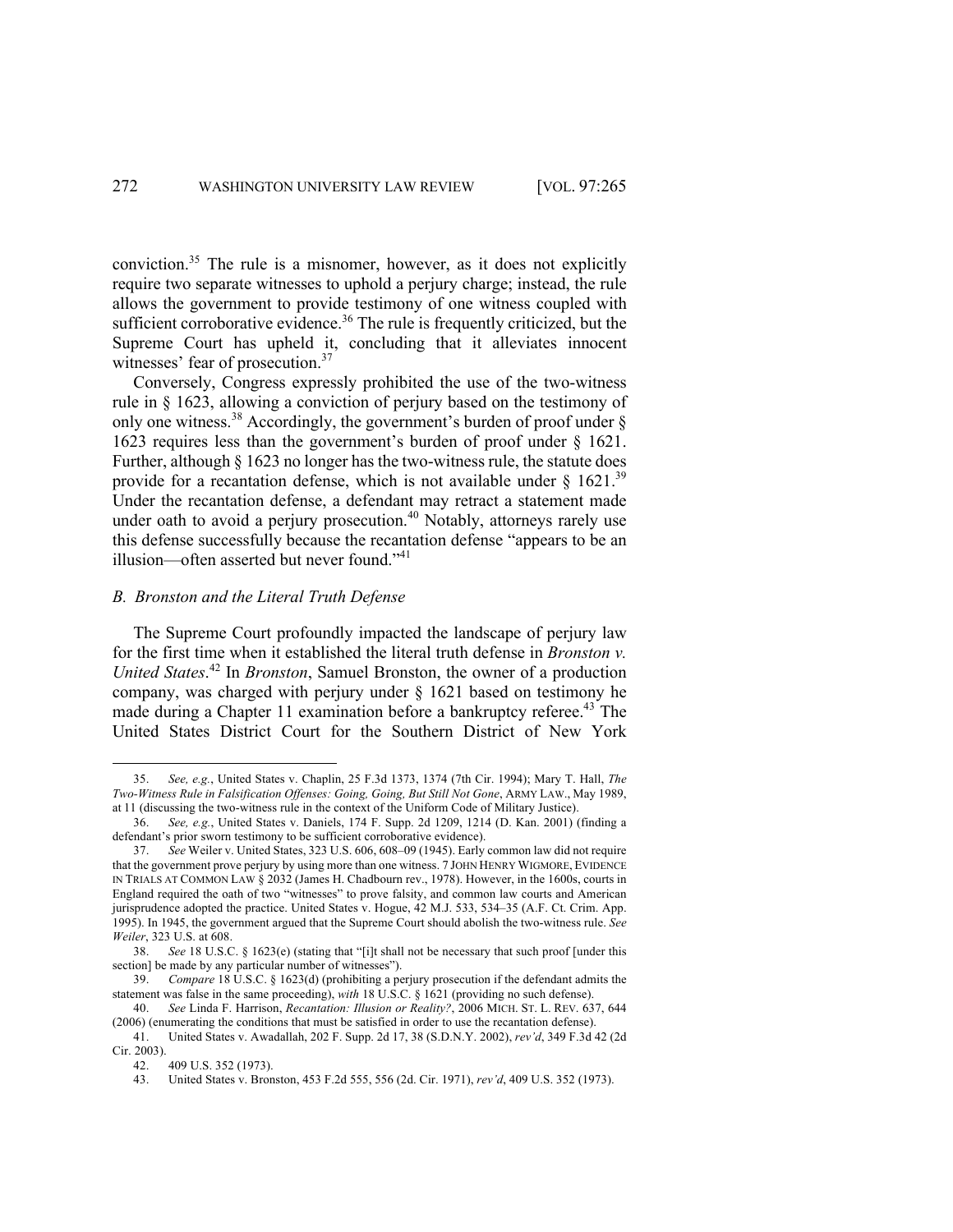ultimately convicted Bronston of perjury.<sup>44</sup> The conviction rested on the following testimony that Bronston gave under oath during the bankruptcy hearing:

Q. Do you have any bank accounts in Swiss banks, Mr. Bronston?

- A. No, Sir.
- Q. Have you ever?

A. The company had an account there for about six months, in Zurich.<sup>45</sup>

At the time of the questioning, Bronston had no personal Swiss bank accounts.<sup>46</sup> However, Bronston previously had a personal bank account in Geneva, Switzerland between October 1959 and June 1964, which he failed to disclose to the bankruptcy trustee.<sup>47</sup>

Bronston appealed his perjury conviction, claiming that the question, "Have you ever?" was ambiguous or, alternatively, that his answer was true and could not form the basis of a periury conviction.<sup>48</sup> The Second Circuit affirmed Bronston's conviction for perjury, finding that witnesses should not be able to intentionally mislead questioners with half-truths.<sup>49</sup> While acknowledging that courts have held that a "literally accurate, technically responsive, or legally truthful" answer cannot be the basis for a perjury conviction,50 the Second Circuit held that a half-true answer that intentionally contains a "lie by negative implication" could constitute perjury under § 1621.<sup>51</sup> Although Bronston's answer was literally true because he communicated truthfully that the company previously had a Swiss bank account, the court concluded that the jury should be able to determine whether Bronston was aware of the underlying falsity of his answer at the time he made it.<sup>52</sup> Affirming his conviction, the court found

<sup>44.</sup> *See id.* at 556 (stating that Bronston was sentenced to six months of probation and fined \$2,000).

<sup>45.</sup> *Bronston*, 409 U.S. at 354.

<sup>46.</sup> *Id.*

<sup>47.</sup> *Id.*; *see also Bronston*, 453 F.2d at 557 (explaining that it was never disputed that Bronston's company had a Swiss bank account, but the jury found that he intentionally left out information about his personal bank accounts).

<sup>48.</sup> *Bronston*, 453 F.2d at 558 (arguing that "the question upon which his conviction is predicated was misleading, imprecise and suggestive of various interpretations"). 49. *Id.* at 558–59.

<sup>50.</sup> *Id.* at 557 (citing Blumenfeld v. United States, 306 F.2d 892, 897 (8th Cir. 1962)).

<sup>51.</sup> *Id.* at 559.

<sup>52.</sup> *Id.* at 558 (recognizing the importance of the defendant's intent at the time he made his statement).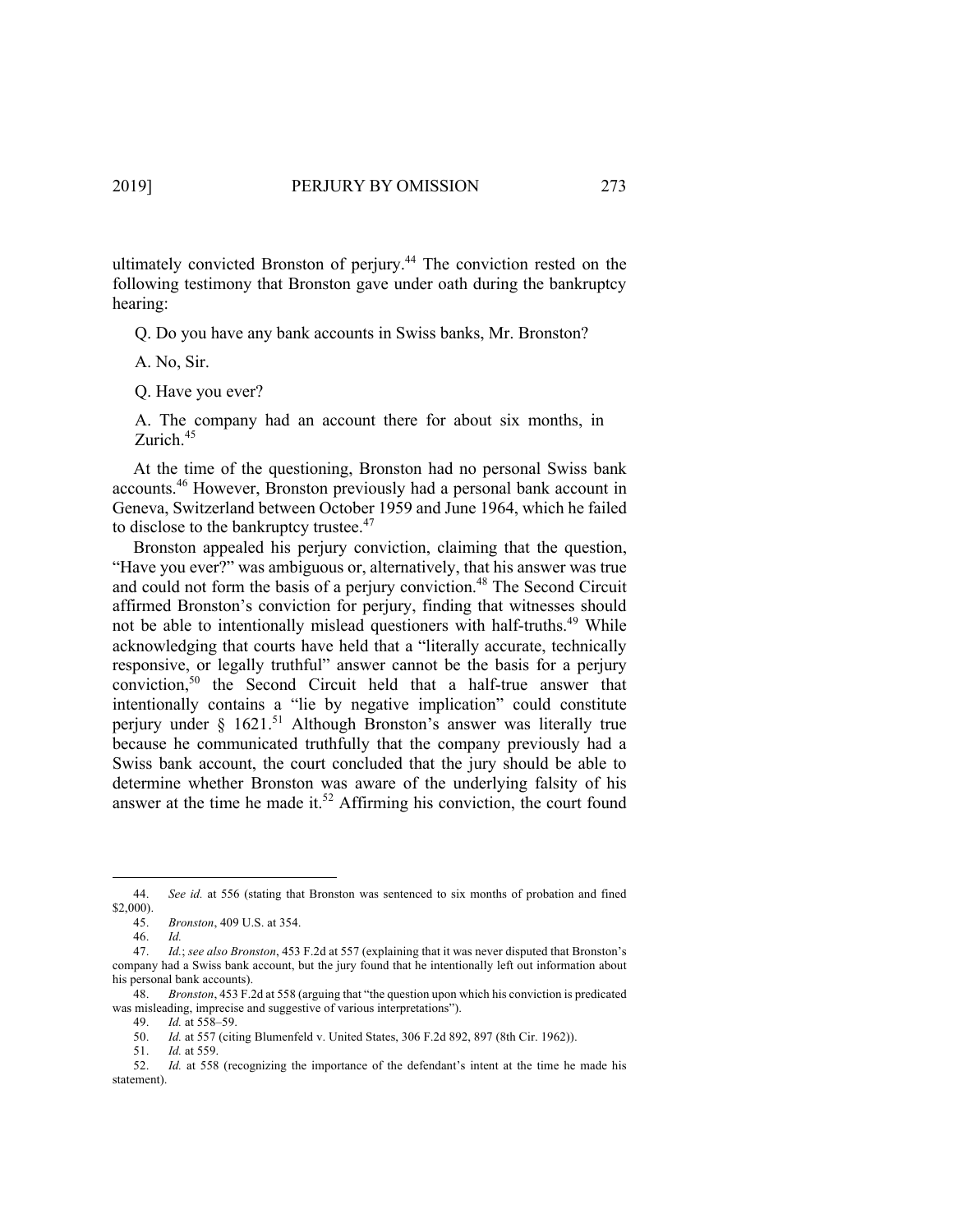that "the jury could have inferred that Bronston willfully gave false and evasive testimony." <sup>53</sup>

The Supreme Court reversed, invalidating Bronston's perjury conviction because his answer, while misleading and unresponsive, was literally true.<sup>54</sup> Reading § 1621 as requiring a witness to willfully make a false statement, the Court refused to expand the interpretation of the statute to include intentionally misleading but truthful statements.<sup>55</sup> Because courtroom testimony is not "casual conversation," the Court would not allow juries to infer negative implications from non-responsive answers.<sup>56</sup> Instead, the Court placed the burden on questioners to "recognize the [witness's] evasion" and "bring the witness back to the mark."<sup>57</sup> The Court reasoned that if juries could determine a defendant's intent to mislead a questioner, witnesses would be faced with too high a burden and feel discouraged from testifying.<sup>58</sup> Thus, this Supreme Court decision created the broad literal truth  $defense.<sup>59</sup>$ 

### *1. The Literal Truth Defense and Questioner's Acuity*

The literal truth defense forbids using a literally true but unresponsive statement to form the basis of a perjury conviction.<sup>60</sup> The purpose of the defense is to protect witnesses who misunderstand a question while permitting the law to punish individuals who clearly lie.<sup>61</sup> In creating the literal truth defense, the Court noted that it is not surprising for witnesses to give answers that are not "entirely responsive" under the "pressures and

<sup>53.</sup> *Id.* at 560.

<sup>54.</sup> *See* Bronston v. United States, 409 U.S. 352, 360, 362 (1973) (holding that "the perjury statute is not to be loosely construed, nor the statute invoked simply because a wily witness succeeds in derailing the questioner—so long as the witness speaks the literal truth").

<sup>55.</sup> *See id.* at 357–58 (stating that the federal perjury statute "does not make it a criminal act for a witness to willfully state any material matter that *implies* any material matter that he does not believe to be true").

<sup>56.</sup> *Id.*

<sup>57.</sup> *Id.* at 358–59 (holding that "[i]t is the responsibility of the lawyer to probe; testimonial interrogation, and cross-examination in particular, is a probing, prying, pressing form of inquiry. If a witness evades, it is the lawyer's responsibility . . . to flush out the whole truth with the tools of adversary examination").

<sup>58.</sup> *See id.* at 359 ("[T]he measures taken against [perjury] must not be so severe as to discourage witnesses from appearing or testifying." (quoting Study of Perjury, *reprinted in* Report of New York Law Revision Commission, Legis. Doc. No. 60, at 249 (1935))).

<sup>59.</sup> Some courts report that *Bronston* created both the "literal truth" defense and also the "stark contrast rule." *See, e.g.*, United States v. DeZarn, 157 F.3d 1042, 1047 (6th Cir. 1998) (asserting that the "stark contrast" rule and the "literal truth" defense both had their genesis in *Bronston*, and that *Bronston*  required a "'stark contrast' between the 'truth portion' and [the] allegedly false testimony").

<sup>60.</sup> *See Bronston*, 409 U.S. at 362.

<sup>61.</sup> Paul Rosenzweig, *Truth, Privileges, Perjury, and the Criminal Law*, 7 TEX. REV. L. & POL. 153, 165 (2002).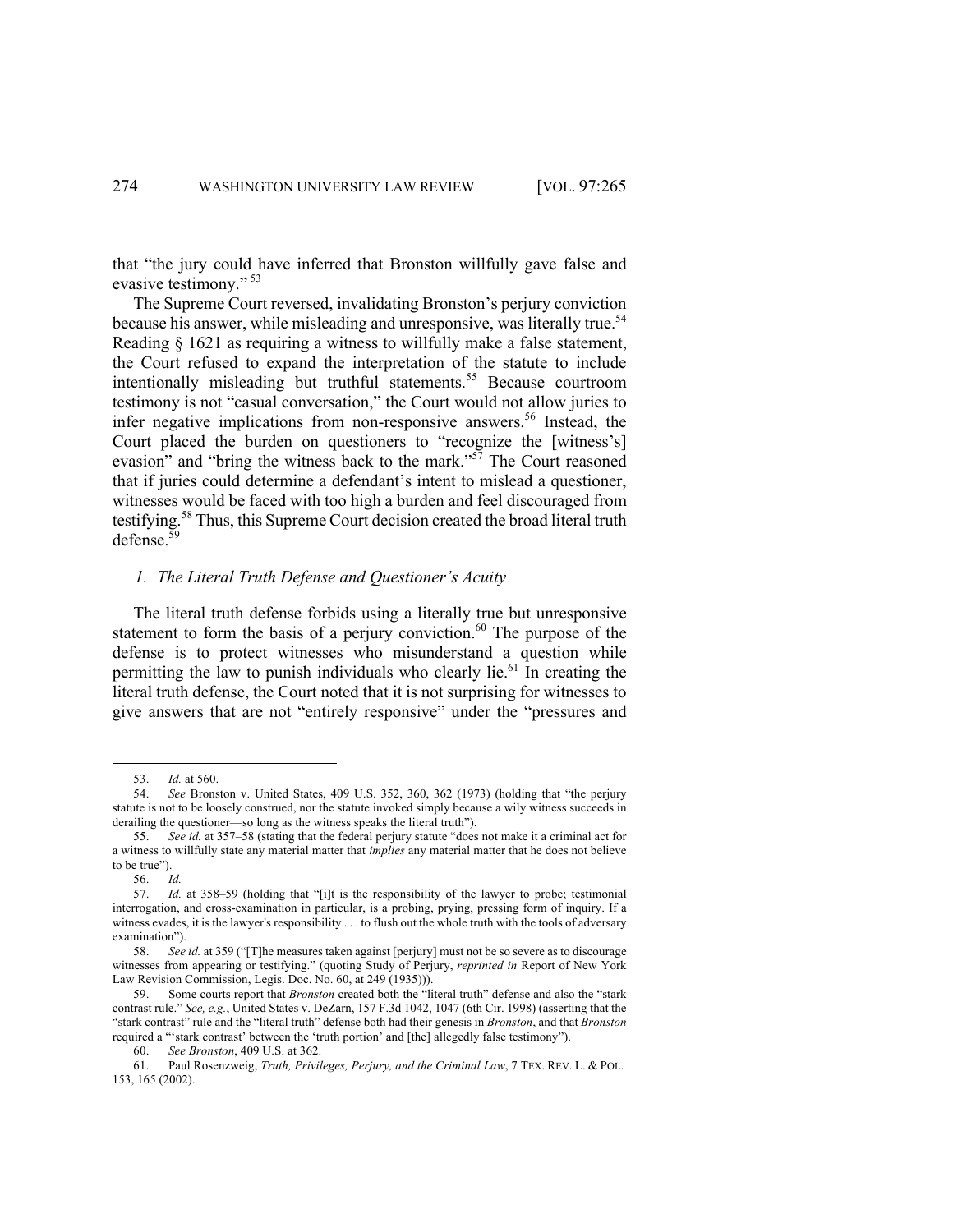tensions of interrogation."62 Although the Court acknowledged that it might be possible for an unresponsive answer to mislead a questioner,  $63$  it ultimately concluded that unresponsive answers should alert the questioner to continue his inquiry until obtaining the desired information.<sup>64</sup> When the questioner fails to do so, a defendant can take advantage of this defense and utilize it even when he intended to mislead the questioner or provided an answer that created a false-negative implication.<sup>65</sup>

Lower courts are often asked to analyze *Bronston*'s literal truth defense along with the fundamental ambiguity defense.<sup>66</sup> The fundamental ambiguity defense is raised when the question is so clearly ambiguous that there is no basis for a perjury conviction.<sup>67</sup> While no clear definition details what constitutes "fundamentally ambiguous," courts generally agree that if "men of ordinary intelligence" recognize, based on the circumstances and context, a mutual understanding of the question, then it is not fundamentally ambiguous.<sup>68</sup> A questioner and answerer do not have a mutual understanding of a fundamentally ambiguous question unless the

65. *See id.* at 362.

<sup>62.</sup> *Bronston*, 409 U.S. at 358.

<sup>63.</sup> *Id.* at 361–62 n.5 (explaining that "the questioner may conclude that the unresponsive answer is given only because it is intended to make a statement—a negative statement—relevant to the question asked").

<sup>64.</sup> *See id.* at 358–59 (explaining that "it is the lawyer's responsibility to recognize the evasion and to bring the witness back to the mark, to flush out the whole truth with the tools of adversary examination"); *see also id.* at 360 (determining that the questioner bears the burden "of pin[ning] the witness down to the specific object of [his] inquiry").

<sup>66.</sup> *See, e.g.*, United States v. Sarwari, 669 F.3d 401, 407 (4th Cir. 2012) (finding that *Bronston*'s literal truth defense "does not apply in cases in which 'the focus is on the ambiguity of the question asked'" (quoting United States v. Boskic, 545 F.3d 69, 92 (1st Cir. 2008))); United States v. Strohm, 671 F.3d 1173, 1181–85 (10th Cir. 2011) (addressing both the literal truth and fundamental ambiguity defense, and concluding that the question was not fundamentally ambiguous and Strohm's responses did not fall within the paradigm of *Bronston*); United States v. DeZarn, 157 F.3d 1042, 1048 (6th Cir. 1998) ("Absent fundamental ambiguity or impreciseness in the questioning, the meaning and truthfulness of the declarant's answer is for the jury." (quoting United States v. Robbins, 997 F.2d 390, 395 (8th Cir. 1993))); United States v. Schafrick, 871 F.2d 300, 303 (2d Cir. 1989) ("The rule prevents an examiner from resolving ambiguities in the elicited testimony with a perjury prosecution after the fact."); United States v. Slawik, 548 F.2d 75, 86 (3d Cir. 1977); United States v. Long, 534 F.2d 1097, 1101 (3d Cir. 1976).

<sup>67.</sup> *See DeZarn*, 157 F.3d at 1049 ("A question that is truly ambiguous or which affirmatively misleads the testifier can never provide a basis for a finding of perjury, as it could never be said that one intended to answer such a question untruthfully."). *But see* United States v. McKenna, 327 F.3d 830, 841 (9th Cir. 2003) (establishing that the existence of some ambiguity in a question is not a complete bar to a perjury charge); United States v. Williams, 552 F.2d 226, 229 (8th Cir. 1977) ("If the response given was false as the defendant understood the question, his conviction is not invalidated by the fact that his answer to the question might generate a number of different interpretations." (citing United States v. Parr, 516 F.2d 458, 470 (5th Cir. 1975); United States v. Chapin, 515 F.2d 1274, 1280 (D.C. Cir. 1975))).

<sup>68.</sup> *See* United States v. Culliton, 328 F.3d 1074, 1078 (9th Cir. 2003) (per curiam) ("A question is fundamentally ambiguous when 'men of ordinary intelligence' cannot arrive at mutual understanding of its meaning." (citing United States v. Boone, 951 F.2d 1526, 1534 (9th Cir. 1991))); *see also* Mark Hsen et al., *Perjury*, 55 AM. CRIM. L. REV. 1537, 1547–48 (2018).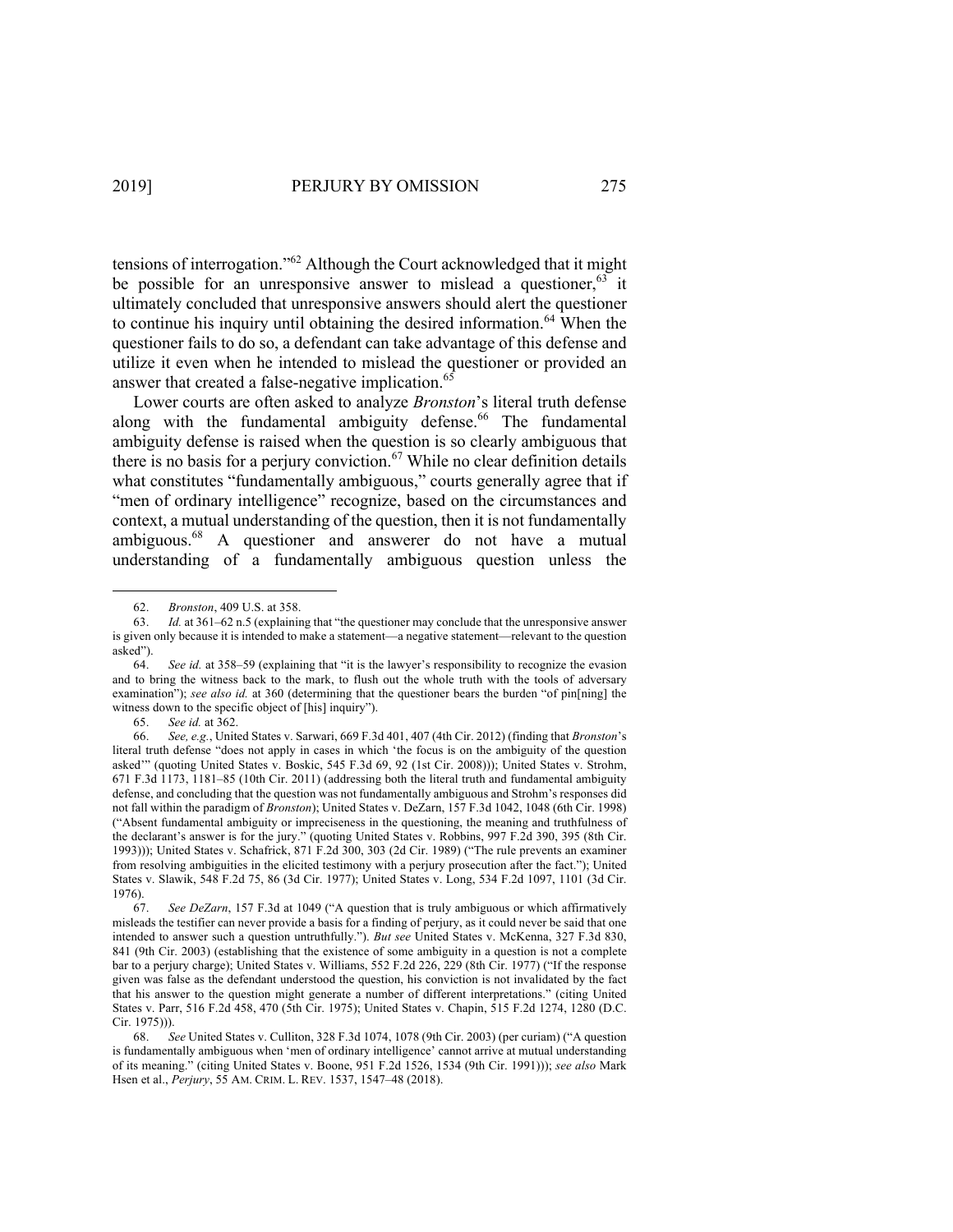ambiguous question is defined at the time the question is offered as testimony.<sup>69</sup>

When determining if a question is fundamentally ambiguous, lower courts look to several different factors including:

(1) the inherent vagueness––or, conversely, the inherent clarity––of certain words and phrases, (2) the compound character of a question, (3) the existence of defects in syntax or grammar in a question, (4) the context of the question and answer, and (5) the defendant's own responses to allegedly ambiguous questions.<sup>70</sup>

Lower courts citing *Bronston* agree that a fundamentally ambiguous question cannot be the foundation of a perjury conviction; the rationale is that there is no way to determine whether the defendant intended to answer the question untruthfully, since the question has no definitive meaning.<sup>71</sup> When a court decides that it is not inherently clear if a question is fundamentally ambiguous, the determination is left to the jury.<sup>72</sup>

Moreover, the jury is not permitted to infer the witness's intent to mislead. The Supreme Court rebuked the lower court's holding that the jury could infer Bronston's intent to mislead the questioner.<sup>73</sup> According to the Court, if a jury can infer the witness's intent to mislead, then a witness will be posed with the task of measuring the scope of their responsibility over the examiner's understanding of their answers.74 The Court in *Bronston* was concerned that introducing a novel element into the current testimonial system would neglect the policy consideration that has existed since perjury's origins, which is "that the measures taken against the offense must not be so severe as to discourage witnesses from appearing or testifying."75

<sup>69.</sup> *See* United States v. Lighte, 782 F.2d 367, 375 (2d Cir. 1986) (quoting United States v. Lattimore, 127 F. Supp. 405, 410 (D.D.C. 1955)).

<sup>70.</sup> *Strohm*, 671 F.3d at 1179; *see also* United States v. Bonacorsa, 528 F.2d 1218, 1221 (2d Cir. 1976) (discussing the importance of context in determining whether perjury was established).

<sup>71.</sup> *See* United States v. Richardson, 421 F.3d 17, 33 (1st Cir. 2005); *see also Strohm*, 671 F.3d at 1179 (finding that an excessively vague question makes it impossible to know the meaning of the question and whether the testifier intended to make a false statement).

<sup>72.</sup> *See, e.g.*, *Strohm*, 671 F.3d at 1181 ("A question is arguably ambiguous where more than one reasonable interpretation of a question exists. . . . The 'meaning of a prosecutor's question and the truthfulness of a defendant's answer are best left to the jury.'" (quoting United States v. Farmer, 137 F.3d 1265, 1269 (10th Cir. 1998))).

<sup>73.</sup> Bronston v. United States, 409 U.S. 352, 359 (1973) ("A jury should not be permitted to engage in conjecture whether an unresponsive answer, true and complete on its face, was intended to mislead or divert the examiner . . . .").

<sup>74.</sup> *Id.* 

<sup>75.</sup> *Id.* (quoting Study of Perjury, *supra* note 58, at 249).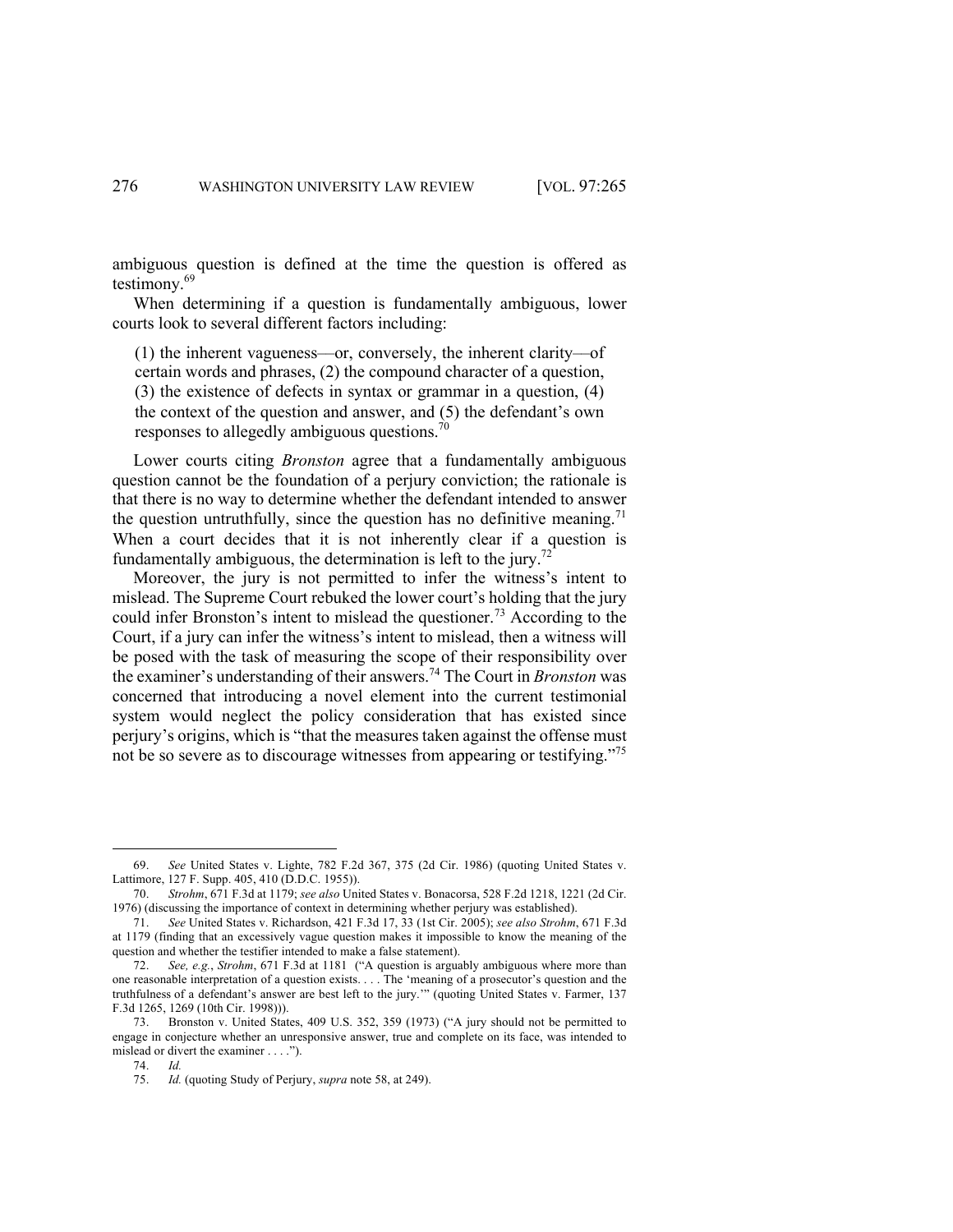# *2. Lower Courts Moving Forward—What Juries Can Infer*

After the Supreme Court in *Bronston* held that juries cannot infer a defendant's intent to mislead in a perjury case,<sup>76</sup> lower courts have scrambled to determine what juries can infer in a periury trial.<sup>77</sup> Ultimately, some courts have concluded that an ambiguous question does not guarantee that a defendant will not be charged with or convicted of perjury.<sup>78</sup> A perjury *conviction* requires the jury to find that the defendant's answer was false. Accordingly, some courts have ruled that a jury may determine the defendant's objective interpretation of the question instead of the defendant's subjective understanding.<sup>79</sup> In circumstances in which the question is not precise when standing alone, the jury may consider the context surrounding the questioning and other factors that demonstrate the question's objective meaning.<sup>80</sup> For example, in *United States v. Culliton*,<sup>81</sup> the United States Court of Appeals for the Ninth Circuit explained that it could not consider the defendant's "unilateral reinterpretation of questions."82 In summary, some lower courts allow a jury to infer the "intended meaning of a question and answer" and may do so by looking at the context of the question and answer.<sup>83</sup>

# *3. Unresponsive vs. Responsive Answers*

In *Bronston*, the Supreme Court further elaborated that Bronston's unresponsive answer could not form the basis of a perjury charge when his answer was literally true.<sup>84</sup> However, the Court failed to detail what type of

81. 328 F.3d 1074 (9th Cir. 2003) (per curiam).

<sup>76.</sup> *See supra* note 73 and accompanying text.

<sup>77.</sup> *See, e.g.*, United States v. Finucan, 708 F.2d 838, 848 (1st Cir. 1983); United States v. Slawik, 548 F.2d 75, 85–86 (3d Cir. 1977).

<sup>78.</sup> *See, e.g.*, *Slawik*, 548 F.2d at 86.

<sup>79.</sup> *See* George W. Aycock, III, Note, *Nothing but the Truth: A Solution to the Current Inadequacies of the Federal Perjury Statutes*, 28 VAL. U. L. REV. 247, 266 (1993) (citing United States v. Fulbright, 804 F.2d 847, 851 (5th Cir. 1986); United States v. Eddy, 737 F.2d 564, 567–69 (6th Cir. 1984); United States v. Wall, 371 F.2d 398, 400 (6th Cir. 1967)).

<sup>80.</sup> *See, e.g.*, United States v. Camper, 384 F.3d 1073, 1076 (9th Cir. 2004) ("The context of the question and other extrinsic evidence relevant to the defendant's understanding of the question may allow the finder of fact to conclude that the defendant understood the question as the government did and, so understanding, answered falsely." (citing United States v. Culliton, 328 F.3d 1074, 1079 (9th Cir. 2003) (per curiam))); United States v. DeZarn, 157 F.3d 1042, 1049 (6th Cir. 1998) (determining that the government can present evidence to demonstrate that the defendant understood the objective meaning of the question).

<sup>82.</sup> *Id.* at 1079.

<sup>83.</sup> United States v. Williams*,* 552 F.2d 226, 229 (8th Cir. 1977). *See also* United States v. Sainz, 772 F.2d 559, 562 (9th Cir. 1985); United States v. McCafferty, No. 1:10CR387, 2011 WL 933771, at \*6 (N.D. Ohio Mar. 16, 2011).

<sup>84.</sup> Bronston v. United States, 409 U.S. 352, 360 (1973).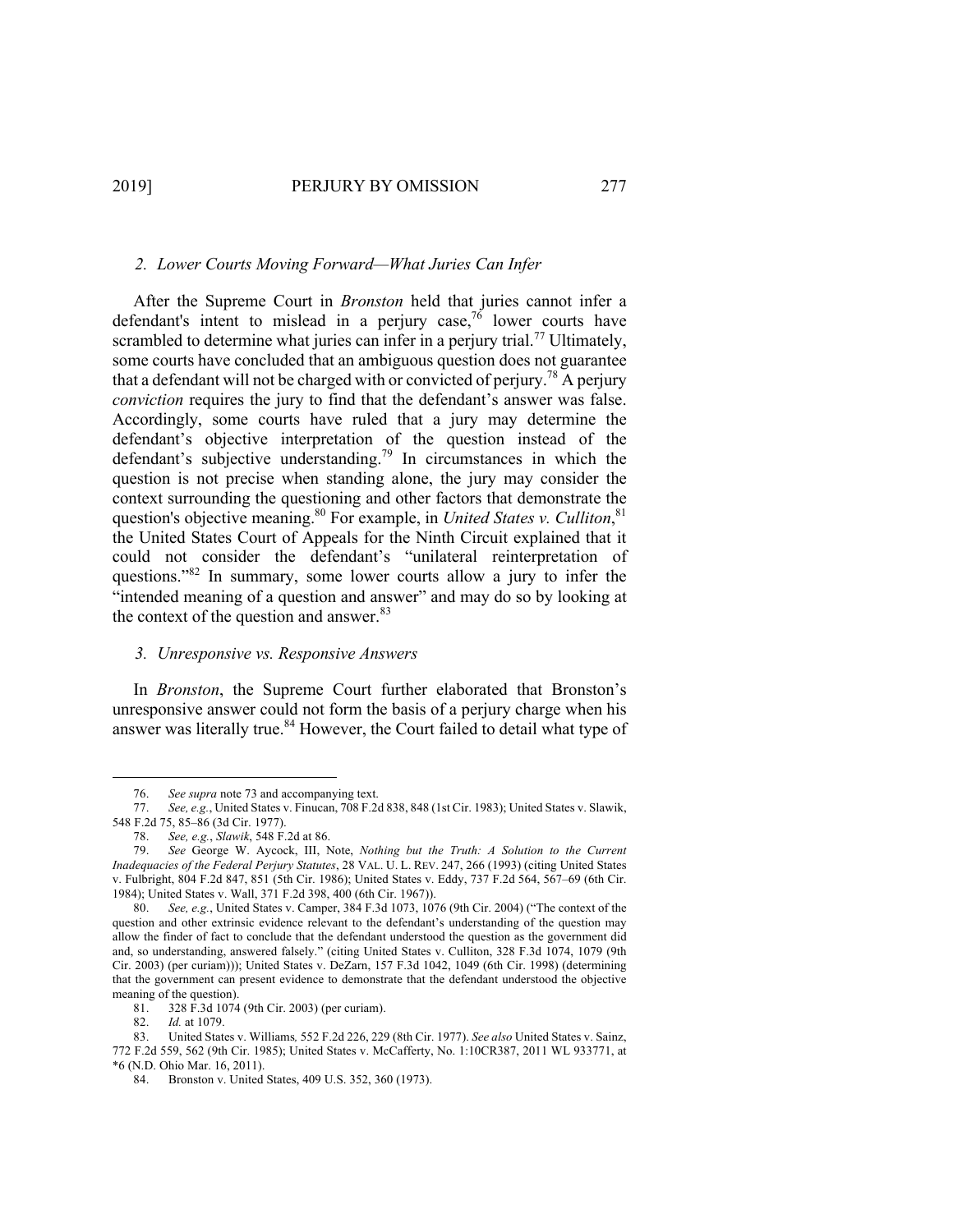unresponsive answer Bronston had actually given.<sup>85</sup> It found only that it was the questioner's duty to recognize the unresponsive answer and to continue asking the witness precise questions until the witness gave a responsive answer.86

Because the Court in *Bronston* did not address the definition of unresponsive answers, attorneys can turn to linguists for guidance. According to linguists, there are multiple types of responsive and unresponsive answers.<sup>87</sup> One type of unresponsive answer is an evasive, unresponsive answer.<sup>88</sup> A witness who gives an evasive, unresponsive intervalses and evaluated answer.<sup>88</sup> A witness who gives an evasive, unresponsive answer intends his response "to be irrelevant to the question posed in order to avoid answering."89 This type of response does not have any relationship to the question, so the only way it could communicate an answer to the question is through inferences.<sup>90</sup> In this situation, it is reasonable for a court to require a questioner to react to the evasion by continuing his inquiry.<sup>91</sup>

Other types of unresponsive answers may not be as obvious. Some answers are superficially unresponsive;<sup>92</sup> a person's statement might not appear to reply to the question, but may provide an indirect answer.<sup>93</sup> These answers are not evasive because the intention is to offer a response rather than to avoid the question altogether, as with evasive, unresponsive answers. 94

Superficially unresponsive answers typically include "implicit yes/no" responses.<sup>95</sup> In these answers, a person's unresponsive reply requires the questioner to make an inference as to whether a witness means "yes" or "no."<sup>96</sup> Such responses differ from evasive, unresponsive answers because an implication is required for the answer to make sense.<sup>97</sup> Further, the

<sup>85.</sup> *See* Peter Meijes Tiersma, *The Language of Perjury: "Literal Truth," Ambiguity, and the False Statement Requirement*, 63 S. CAL. L. REV. 373, 386 (1990) (explaining "to the extent that the Supreme Court's decision in *Bronston* relates to evasive (and not merely unresponsive) replies, it comports entirely with linguistic notions regarding communication").

<sup>86.</sup> *See Bronston*, 409 U.S. at 358–59 (declaring that it is the questioner's burden to spot the witness's unresponsive answer and "bring the witness back to the mark").

<sup>87.</sup> *See generally* Tiersma, *supra* note 85, at 386–93.

<sup>88.</sup> *See Bronston*, 409 U.S. at 362 (speculating that Bronston's answers might not have been "guileless but were shrewdly calculated to evade").

<sup>89.</sup> Tiersma, *supra* note 85, at 386 (giving a basic example of an evasive, unresponsive reply to a question).

<sup>90.</sup> *See id.*; *see also supra* notes 5 & 6 (providing examples from Judge Kavanaugh's testimony before the Senate Judiciary Committee).

<sup>91.</sup> *See* Tiersma, *supra* note 85, at 386.

<sup>92.</sup> *Id.* at 387–89.

<sup>93.</sup> *See id.* at 388 (explaining that, after receiving a lunch invitation, a superficially unresponsive reply might be, "I'm going to lunch with Rhonda," which clearly intends to decline the invitation).

<sup>94.</sup> *Id.* at 388.

<sup>95.</sup> *See id.* at 389 (providing that, after being asked if you own a car, an implicit yes or no answer might be, "I have a Ford.").

<sup>96.</sup> *See id.*

<sup>97.</sup> *Id.* at 390.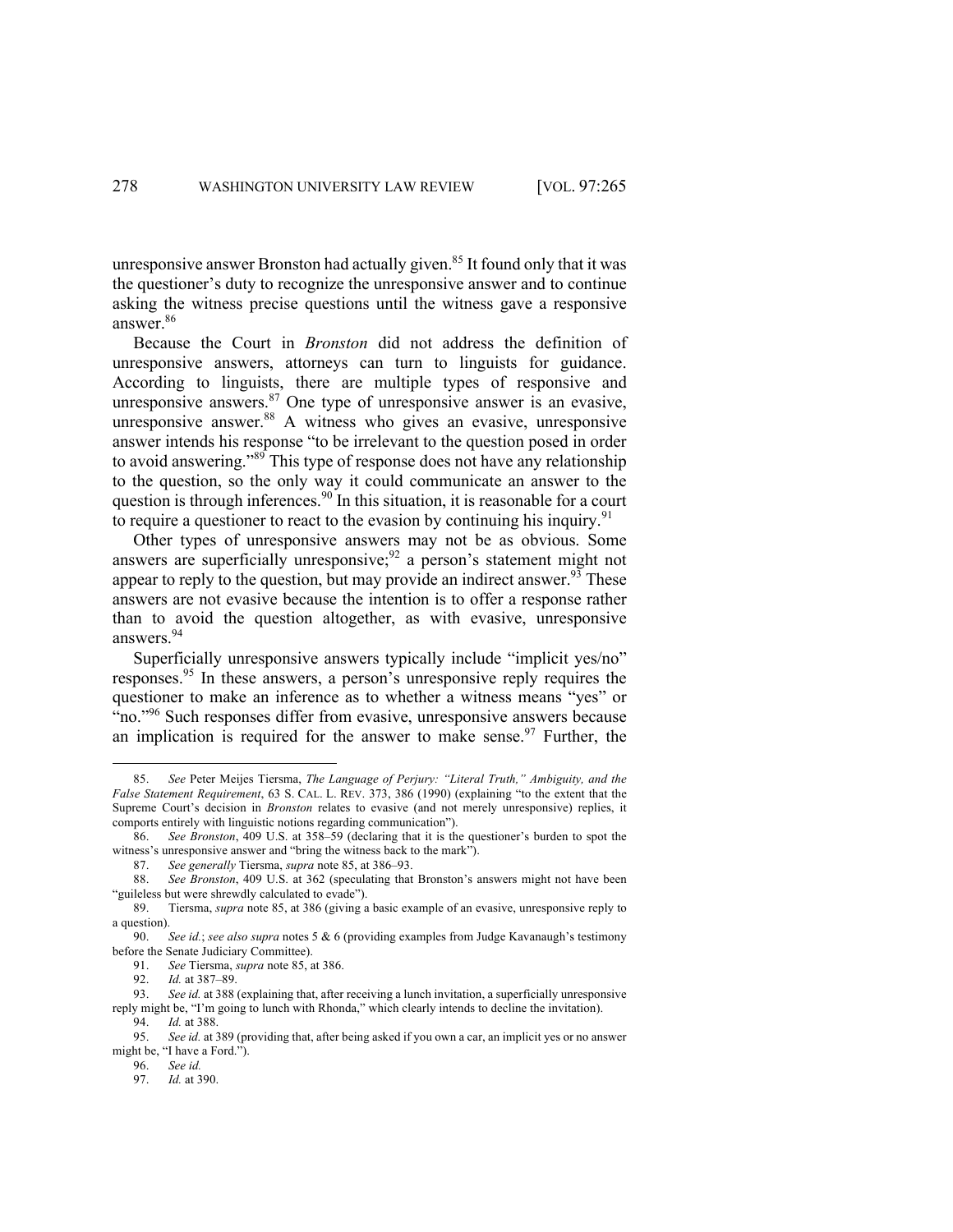implied answer's meaning is usually clearer than an evasive, unresponsive answer because either a "yes" or a "no" answer *can* be inferred, depending on the context of the conversation.<sup>98</sup> Therefore, a witness can more easily mislead and manipulate the questioner by giving superficial, unresponsive answers rather than by giving evasive, unresponsive answers.<sup>99</sup>

In addition, some unresponsive answers initially appear responsive.<sup>100</sup> On the surface, these superficially responsive answers seem to address the question, but, in reality, they leave out information in a way that is misleading to the questioner.<sup>101</sup> Because these statements appear to answer the question posed, the questioner receives no signal that he or she should continue his inquiry.<sup>102</sup> Accordingly, witnesses, by choosing to respond with superficially responsive answers, have the power to dictate the course of the questioning.

### *4. An Attorney's Ethical Obligation*

An attorney has an ethical obligation to notify the court when he or she knows a witness disclosed material, false information to a judge or jury, even if the witness is the attorney's client.<sup>103</sup> For an attorney to violate this ethical obligation, the attorney would have to somehow know, and not merely reasonably believe, that what the witness said was false.<sup>104</sup> Unless Bronston presented information his attorney knew was false, his attorney had no ethical obligation to disclose the fact that Bronston's answer was misleading under Model Rule 3.3. However, an attorney also has an ethical obligation to never "engage in conduct involving dishonesty, fraud, deceit or misrepresentation."<sup>105</sup> Further, under the duty of confidentiality, "[a] lawyer shall not reveal information relating to the representation of a client unless the client gives informed consent." $106$  Therefore, attorneys must tread the line between fulfilling their obligation to their clients and ensuring that witnesses do not mislead judges and juries.

<sup>98.</sup> *See id.* (explaining that "there is little room for doubt about the meaning of the implied communication: 'yes' or 'no,' as the case may be").

<sup>99.</sup> *Id.* at 391 (noting that "[b]ecause the implication is often so strong and unambiguous, this type of response is a convenient mechanism for deception").

<sup>100.</sup> *See generally id.* at 391-93.

<sup>101.</sup> *Id.* at 391-92.

<sup>102.</sup> *See id.* at 392 (arguing that superficially responsive statements do not trigger a questioner's acuity).

<sup>103.</sup> *See* MODEL RULES OF PROF'L CONDUCT r. 3.3(a)(3) (AM. BAR ASS'N 2018) ("If a lawyer . . . has offered material evidence and the lawyer comes to know of its falsity, the lawyer shall take reasonable remedial measures, including . . . disclosure to the tribunal.").

<sup>104.</sup> *Id.* 

<sup>105.</sup> MODEL RULES OF PROF'L CONDUCT r. 8.4(c) (AM. BAR ASS'N 2018).

<sup>106.</sup> *Id.* r. 1.6(a).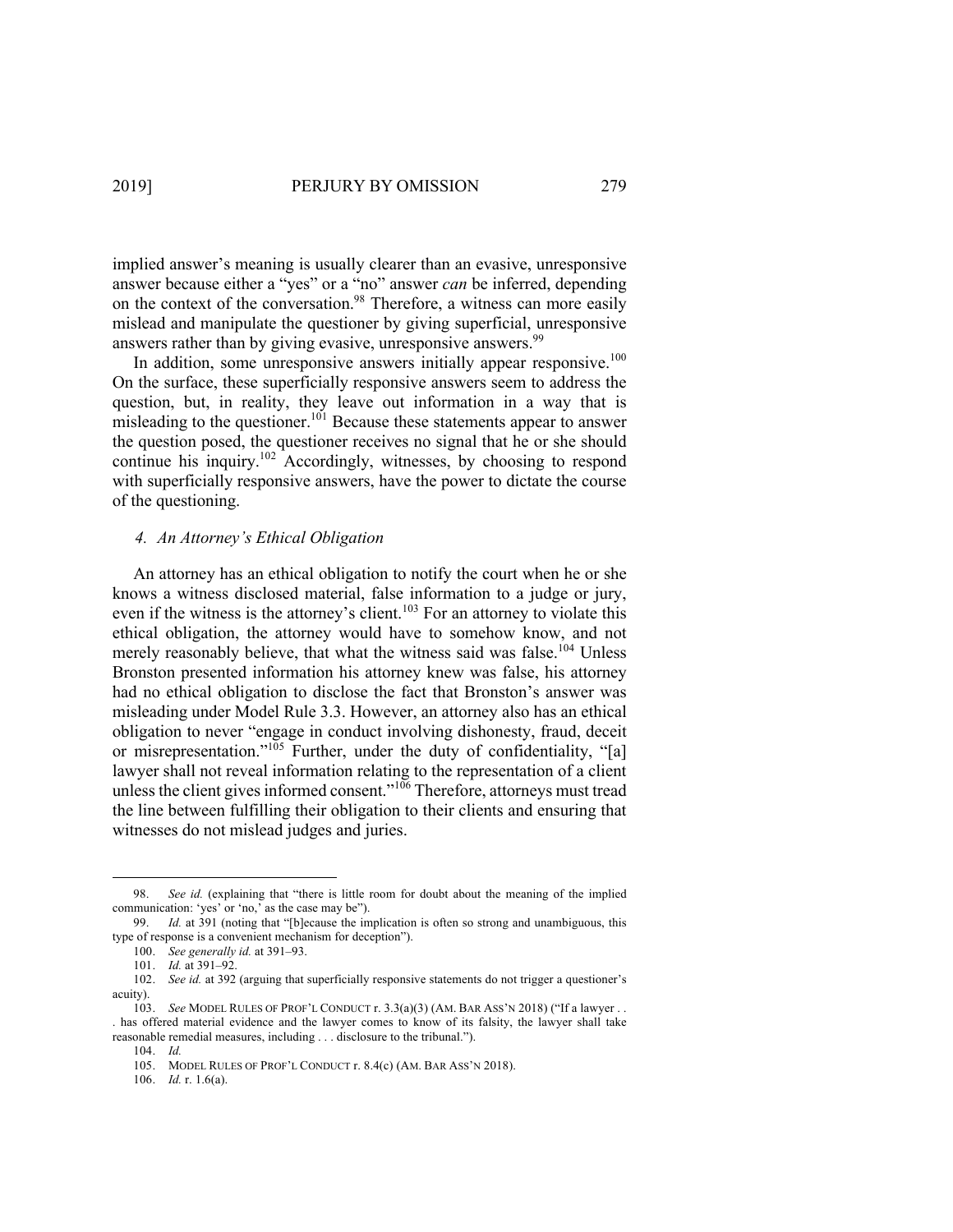#### *C. Silence, Omissions, and the Law*

### *1. When Silence Has Legal Meaning*

In certain legal contexts, silence has the same meaning as a verbal statement. In the field of contracts, a court can confer acceptance of an offer when the offeree is silent or does not act.<sup>107</sup> For instance, in *Wadsworth v*. New York Life Insurance, Co.,<sup>108</sup> a court found that an insurance company accepted an offer for a life insurance policy application because it failed to reject the application within a reasonable time.<sup>109</sup> Similarly, under the Second Restatement of Contracts, prior dealings "between the parties may give the offeror reason to understand that silence will constitute acceptance."<sup>110</sup>

Silence and inaction can even be the basis of a perjury conviction in the voir dire context. In *People v. Meza*,<sup>111</sup> the defendant was charged with perjury for failing to raise his hand and thereby notify the court that he knew the defendant during jury selection.<sup>112</sup> Before voir dire began, the court clerk had administered an oath to all the potential jurors.<sup>113</sup> Later, when the jurors were asked if they knew the defendant, one juror verbally acknowledged that he knew the defendant, and another juror raised his hand to indicate that he also knew the defendant.<sup>114</sup> The judge spoke briefly to these jurors and then asked if anyone else knew the defendant.<sup>115</sup> A third juror, Meza, failed to indicate, either verbally or by raising his hand, that he knew the defendant, even though the defendant was his brother-in-law.116 While the trial court set aside Meza's perjury charge, the California Court of Appeals reversed,<sup>117</sup> finding that Meza's silence could constitute a false statement and thus make him liable for perjury.<sup>118</sup>

Additionally, silence can serve multiple uses under the Federal Rules of Civil Procedure and the Federal Rules of Evidence. Under the Federal Rules

<sup>107.</sup> *See* RESTATEMENT (SECOND) OF CONTRACTS § 69 (AM. LAW INST. 1986) (listing instances in which an offer may be accepted through silence or inaction).

<sup>108.</sup> 84 N.W.2d 513 (Mich. 1957).

<sup>109.</sup> *See id.* at 517–18 (noting that Michigan is in the minority of states that require insurance companies to reject within a reasonable time).

<sup>110.</sup> RESTATEMENT (SECOND) OF CONTRACTS § 69 cmt. d.

<sup>111.</sup> 234 Cal. Rptr. 235 (Cal. Ct. App. 1987).

<sup>112.</sup> *See id.* at 235–36.

<sup>113.</sup> *Id.* ("By the terms of the oath the jurors promised to answer 'well and truly' questions concerning their qualifications to act as trial jurors.").

<sup>114.</sup> *Id.* at 236.

<sup>115.</sup> *Id.* 

<sup>116.</sup> *Id.* at 236–37.

<sup>117.</sup> *Id.* at 245.

<sup>118.</sup> *See id.* at 243 (examining the definitions of "conduct" and "statement" in the state Evidence Code and finding that both include nonverbal behaviors and actions).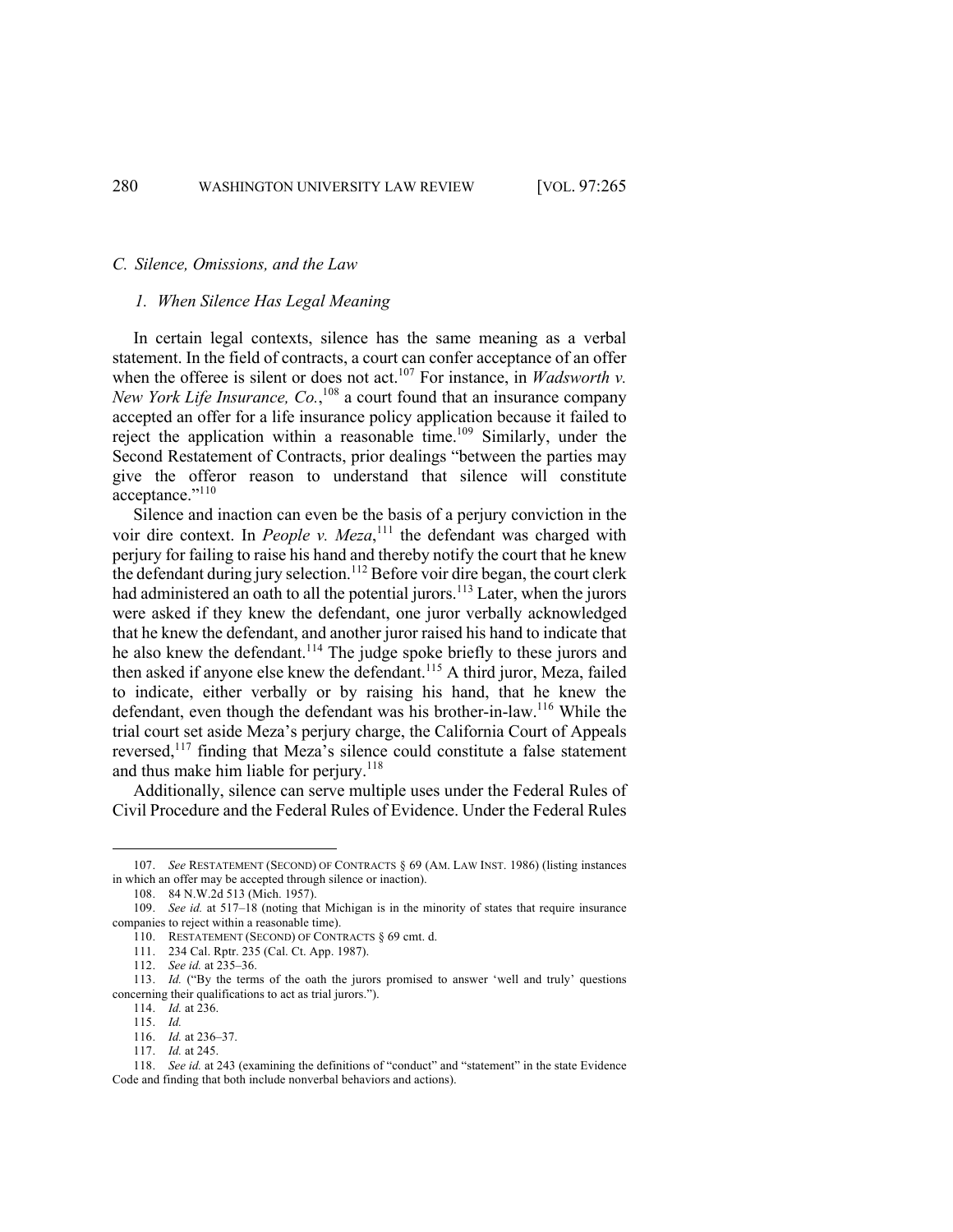of Civil Procedure, there are several common defenses that defendants must assert either in a motion or in the responsive pleading to a complaint, or the defendant waives his or her right to assert any of the defenses.<sup>119</sup> Similarly, under the Federal Rules of Evidence, silence can have multiple uses.<sup>120</sup> First, silence can be used as an adoptive admission, which constitutes an exception to the hearsay rule.<sup>121</sup> In *United States v. Duval*,<sup>122</sup> the United States Court of Appeals for the First Circuit articulated a three-part test for determining when a party's silence may be used as an adoptive admission.<sup>123</sup> Under this test, a party's agreement with another's statement can be inferred "when (i) a statement is made in a party's presence, (ii) the nature of the statement is such that it normally would induce the party to respond, and (iii) the party nonetheless fails to take exception."<sup>124</sup>

Second, silence can be used for impeachment purposes.<sup>125</sup> In *Raffel v.* United States,<sup>126</sup> the Supreme Court held that a defendant's choice not to take the stand in his defense at his first trial could be used on crossexamination when he chose to take the stand during his retrial.<sup>127</sup> Nevertheless, the use of silence as impeachment evidence is limited to particular circumstances.<sup>128</sup> Finally, in civil cases, juries can use the defendant's decision not to take the stand to infer liability.<sup>129</sup> Thus, silence can have a variety of legal consequences.

<sup>119.</sup> *See* FED. R. CIV. P. 12(b)(2)–(5) (listing the waivable objections); *see also* FED. R. CIV. P.  $12(h)(1)$  (noting that a party waives any defense listed in  $12(b)(2)$ –(5) when the party fails to include "it" in a responsive pleading or in an amendment allowed by Rule  $15(a)(1)$ ").

<sup>120.</sup> *See generally* Mikah K. Story Thompson, *Methinks the Lady Doth Protest Too Little: Reassessing the Probative Value of Silence*, 47 U. LOUISVILLE L. REV. 21, 22‒27 (2008) (describing the evidentiary use of silence).

<sup>121.</sup> *See* FED. R. EVID. 801(d)(2)(B) (declaring that an opposing party's statement is not hearsay if it "is one the party manifested that it adopted or believed to be true").

<sup>122.</sup> 496 F.3d 64 (1st Cir. 2007).

<sup>123.</sup> *See Duval*, 496 F.3d at 76 (explaining the evolution of the test within First Circuit case law); *see also* People v. Medina*,* 799 P.2d 1282, 1294–95 (Cal. 1990) (upholding the admission of the defendant's silence in response to his sister's question, "Why did you have to shoot those three poor boys?" as a valid adoptive admission).

<sup>124.</sup> *Duval*, 469 F.3d at 76 (quoting United States v. Miller, 478 F.3d 48, 51 (1st Cir. 2007)).

<sup>125.</sup> *See* Thompson, *supra* note 120, at 24.

<sup>126.</sup> 271 U.S. 494 (1926).

<sup>127.</sup> *Id.* at 497.

<sup>128.</sup> *See, e.g.*, Grunewald v. United States, 353 U.S. 391, 421-23 (1957) (finding that a defendant's choice not to take the stand during *grand jury proceedings* could not be used to impeach his testimony when he took the stand at trial because "no implication of guilt could be drawn" from his prior silence).

<sup>129.</sup> *See, e.g.*, Baxter v. Palmigiano, 425 U.S. 308, 320 (1976) (holding that permitting a civil jury to draw adverse inferences from a prisoner's silence at a disciplinary hearing does not violate the Fifth Amendment).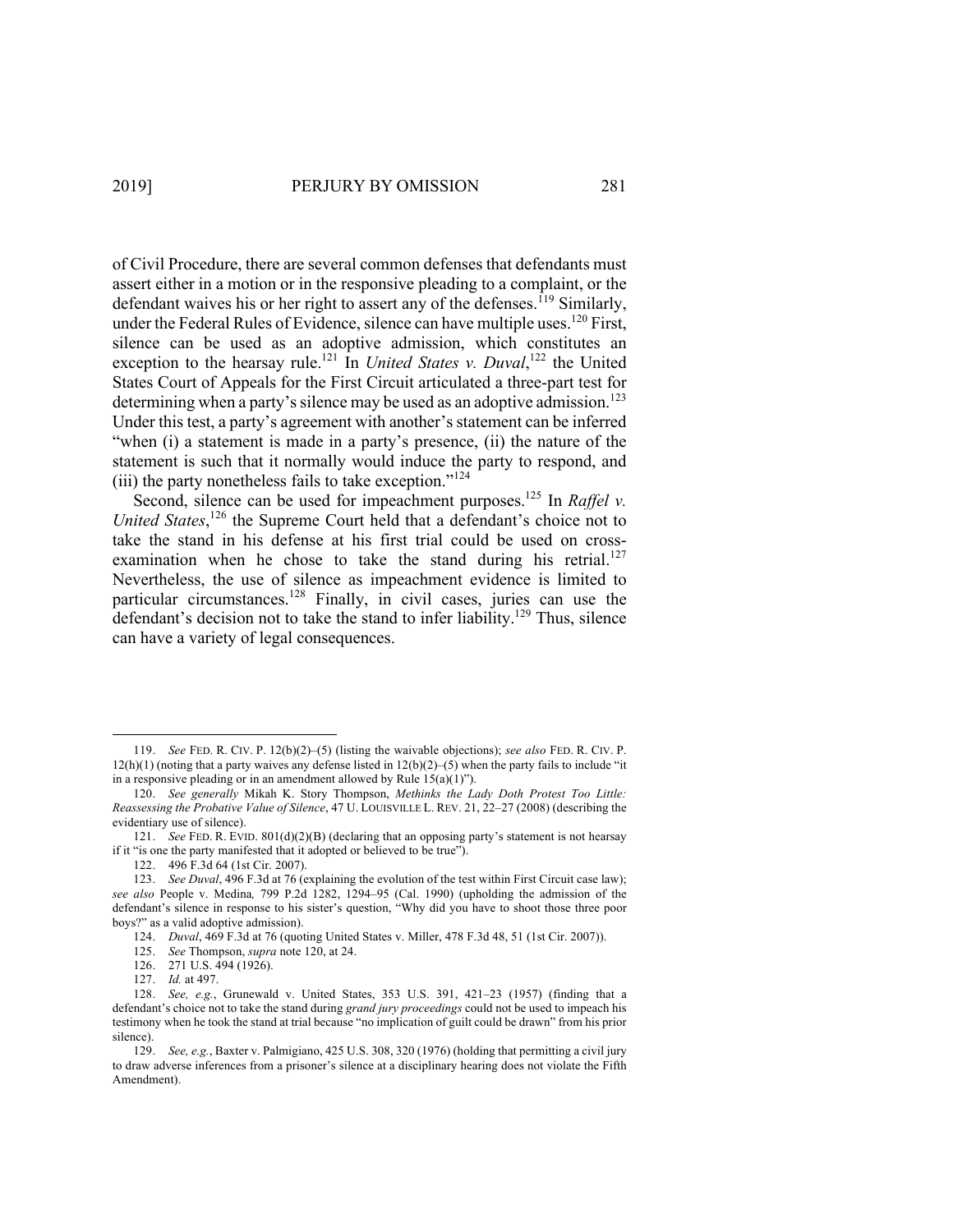#### *2. Statutes in Which Silence and/or Omissions Can Lead to Conviction*

A defendant's silence and/or omission may lead to a criminal conviction under certain statutes, such as those criminalizing false statements and obstruction of justice. The elements of the federal false statement statute, 18 U.S.C. §  $1001$ ,<sup>130</sup> are falsity, materiality, and intent.<sup>131</sup> False statements are similar to perjury, as the two crimes share the above elements.<sup>132</sup> The key difference between false statements and perjury is that perjury requires a defendant to be under oath and the statement to be relevant to the matter at hand, while a false statement does not require the defendant to be under oath.<sup>133</sup> Under the false statement statute, the defendant must only be making a false statement to a branch of the government regardless of relevance to a specific matter.<sup>134</sup>

Defendants have the capacity to commit false statements by omission.<sup>135</sup> A defendant makes a culpable omission when he or she purposefully omits material information with knowing and willful intent.<sup>136</sup> For example, in *United States v. Larranaga*, <sup>137</sup> the defendant was subpoenaed to bring in his company's records, including minutes from board meetings, for purposes of a grand jury investigation.138 While testimony indicated that the executive director of Health and Human Services was present at numerous board

<sup>130.</sup> 18 U.S.C. § 1001 (2012).

<sup>131.</sup> *See id.*; *see also* United States v. Gaudin, 515 U.S. 506, 515-23 (1995) (asserting that, in a federal false statement case, the issue of materiality must be submitted to a jury to consider).

<sup>132.</sup> *Compare* 18 U.S.C. § 1001 (2012), *with* 18 U.S.C. § 1621 (2012).

<sup>133.</sup> *Compare* § 1001, *with* § 1621. *See* Daniel Engber, *How Many Ways Can You Say "Lie"?*, SLATE (Mar. 7, 2007, 2:46 PM), http://www.slate.com/articles/news\_and\_politics/recycled/2007/03/ho w\_many\_ways\_can\_you\_say\_lie.html [https://perma.cc/5G97-L6KL] (illustrating the differences between perjury, false statements, and obstruction of justice in the context of the I. Lewis "Scooter" Libby conviction).

<sup>134.</sup> Engber, *supra* note 133.

<sup>135.</sup> *See, e.g.*, United States v. Boskic, 545 F.3d 69, 71, 93 (1st Cir. 2008) (upholding a false statement conviction for concealing information on a refugee application); United States v. Larranaga, 787 F.2d 489, 498 (10th Cir. 1986) (upholding a false statement conviction for knowingly submitting false board meeting minutes to a grand jury); United States v. Stephens, 779 F.2d 232, 237 (5th Cir. 1985) (affirming a false statement conviction on the basis of the defendant's omission of loans from his financial statement); United States v. Walsh, 119 F.3d 115, 117–19 (2d Cir. 1997) (concluding that the trial court was correct in convicting the defendant of making a false statement when he failed to disclose a pre-existing loan and home equity line of credit on a home mortgage application); United States v. Rapoport*,* 545 F.2d 802, 806–07 (2d Cir. 1976) (upholding conviction in a false statement case involving omissions of finder's fees); Robinson v. United States*,* 345 F.2d 1007, 1009–11 (10th Cir. 1965) (affirming the defendant's conviction in a false statement case involving the defendant's failure to disclose liabilities on a loan application).

<sup>136.</sup> *See, e.g.*, United States v. Gonsalves, 435 F.3d 64, 72 (1st Cir. 2006) (defining the requisite mens rea as making a statement knowing that it was false or acting with a conscious disregard for the truth or with the purpose of avoiding ascertaining the truth).

<sup>137.</sup> 787 F.2d 489 (10th Cir. 1986).

<sup>138.</sup> *See Larranaga*, 787 F.2d at 492–93 (noting that, because the grand jury investigation heavily involved the executive director of the Department of Health and Human Services, the court was particularly interested in his presence at particular board meetings).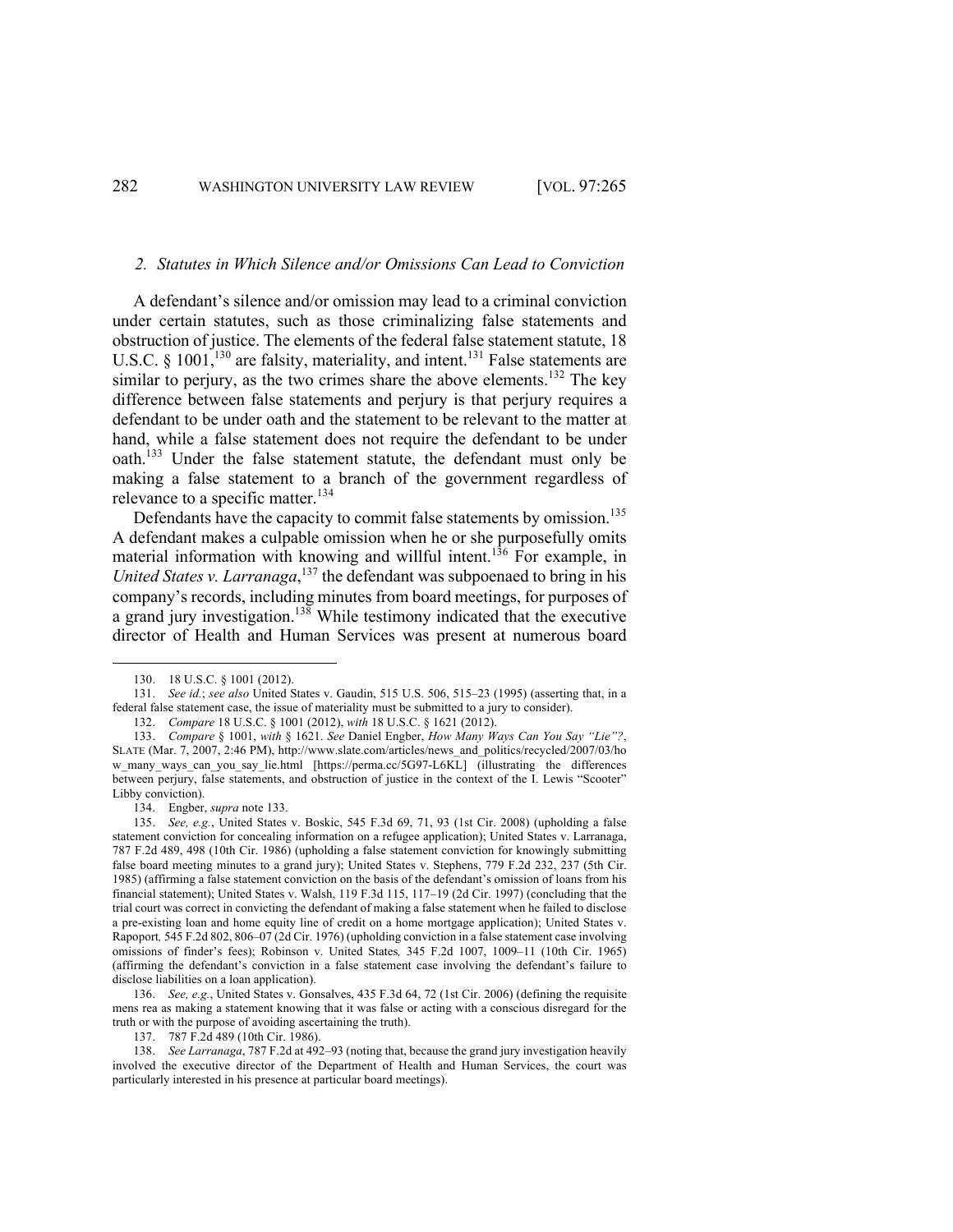meetings, the minutes that the defendant provided indicated that the executive director had only attended one.<sup>139</sup> Because the defendant not only omitted the executive director's attendance at the board meetings in the meeting notes, but also failed to report his attendance verbally, the court found him guilty of making a false statement.<sup>140</sup>

A defendant may commit obstruction of justice by omission as well. Under the federal obstruction of justice omnibus provision, 18 U.S.C. § 1503, the government must show that a judicial proceeding was pending, the defendant knew or had notice of the proceeding, and that the defendant acted, or attempted to act, corruptly with the intent to interfere with the proceeding.141

Obstruction of justice and perjury typically work in conjunction with one another because a defendant almost always meets the requirements of both when he or she lies about an important topic under oath.<sup>142</sup> However, obstruction of justice encompasses a wider array of conduct than perjury does, as a defendant does not have to be under oath to commit obstruction of justice and can be guilty of obstruction of justice due to any act that hampers an ongoing case.<sup>143</sup> Furthermore, a defendant cannot use the literal truth as an affirmative defense to obstruction of justice.<sup>144</sup>

Due to the broad nature of obstruction of justice, prosecutors can utilize the charge in a multitude of situations. For example, a defendant may obstruct justice by concealing pertinent information in such a way that misleads the prosecution.<sup>145</sup> In *People v. Williams*,<sup>146</sup> the New York defendant was convicted of hindering prosecution (a state crime related to obstruction of justice) when she failed to disclose that she personally knew the perpetrator of a robbery that she reported.<sup>147</sup> Courts have also found that failing to divulge aliases during an arrest,  $148$  misleading a probation officer

<sup>139.</sup> *Id.*

<sup>140.</sup> *Id.* at 494.

<sup>141.</sup> *See* 18 U.S.C. § 1503(a) (2012) (providing the federal statute for the obstruction of justice omnibus clause); United States v. Williams, 874 F.2d 968, 977 (5th Cir. 1989) (identifying these "three core elements that the government must establish to prove a violation of the omnibus clause of section 1503").

<sup>142.</sup> *See, e.g.*, Engber, *supra* note 133.

<sup>143.</sup> *See* Engber, *supra* note 133; Mark Mermelstein & Charlotte Decker, *Walk the Line*, L.A. LAW., Dec. 2006, at 27, 28 (explaining that "*any* actions can constitute obstruction if done with the requisite intent").

<sup>144.</sup> *See* Mermelstein & Decker, *supra* note 143, at 31.

<sup>145.</sup> *See, e.g.*, People v. Williams, 795 N.Y.S.2d 561, 567 (N.Y. App. Div. 2005).

<sup>146.</sup> 795 N.Y.S.2d 561 (N.Y. App. Div. 2005).

<sup>147.</sup> *Id.* at 566.

<sup>148.</sup> *See, e.g.*, United States v. Odedina, 980 F.2d 705, 706–07 (11th Cir. 1993).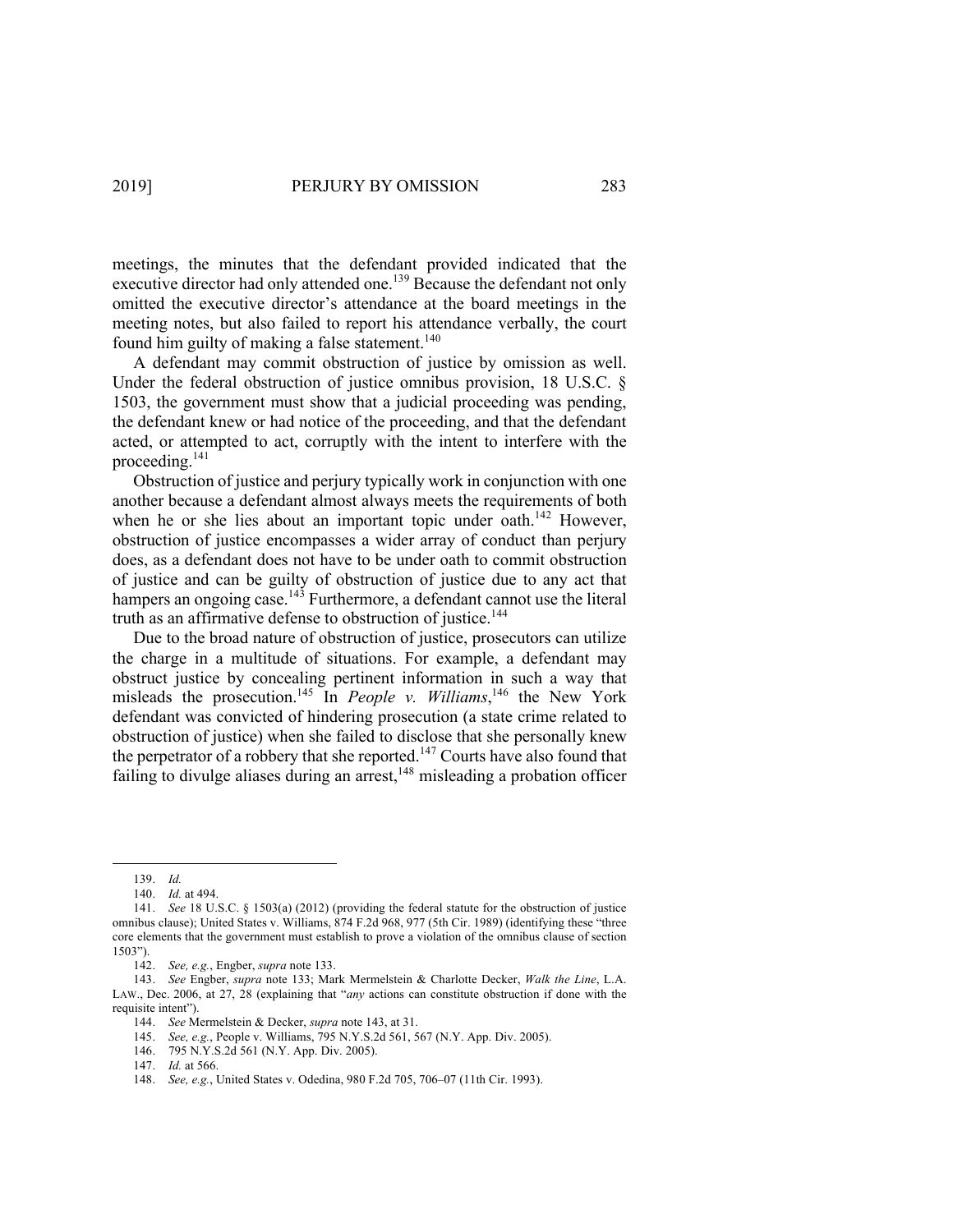by not providing a complete list of past convictions,<sup>149</sup> and omitting home ownership in a financial statement give rise to obstruction of justice.<sup>150</sup>

While perjury, false statements, and obstruction of justice share many attributes, the federal perjury statute, as it currently stands, makes it seemingly impossible for defendants to commit perjury by omission.

# II. THE NEED TO EXPAND FEDERAL PERJURY LAW TO COUNTER WILY **WITNESSES**

# *A. The Literal Truth Loophole*

The Supreme Court's holding in *Bronston* provides "wily witness[es]"151 with an opportunity to provide misleading, albeit literally truthful, answers under oath.152 While the *Bronston* Court correctly placed the burden on the questioner to formulate precise questions, $153$  there are still instances where a witness can artfully mislead the questioner with a literally true answer to an unambiguous question. Sometimes, these answers can even materially alter the outcome of the case.

For example, a defendant may strategically choose to address his or her own interpretation of a question as opposed to what he or she knows is the common interpretation of the question.<sup>154</sup> In choosing to answer his subjective interpretation of a question, the defendant may knowingly withhold material facts. *United States v. Eddy*<sup>155</sup> exemplifies this point. The defendant, Eddy, was originally convicted of perjury because he said "no" when a questioner asked him if he had contacted the Navy Medical Recruiters claiming to have an "official" medical degree—proven by his submission of an official transcript and official diploma.<sup>156</sup> On appeal, the defendant used his subjective understanding of the word "official"—i.e., that his documents had not been falsified—rather than the contextual meaning of the word—i.e., that the documents were authentic and had been issued by duly authorized personnel.<sup>157</sup> Based on Eddy's interpretation, he did not commit perjury, as he denied submitting a document, which had not been falsified. Because the literal truth defense allows defendants to answer questions based on their own subjective interpretation of words and phrases,

- 150. *See, e.g.*, United States v. Smaw, 993 F.2d 902, 903–04 (D.C. Cir. 1993).
- 151. *See* Bronston v. United States, 409 U.S. 352, 360 (1973).

<sup>149.</sup> *See, e.g.*, United States v. St. Cyr, 977 F.2d 698, 706 (1st Cir. 1992).

<sup>152.</sup> *Id.* at 362.

<sup>153.</sup> *Id.* 

<sup>154.</sup> *See supra* Part I.B.3 (discussing unresponsive vs. responsive answers).

<sup>155.</sup> 737 F.2d 564 (6th Cir. 1984).

<sup>156.</sup> *Id.* at 565–66.

<sup>157.</sup> *See id.* at 569 (identifying that Eddy's subjective interpretation of the word "official" meant documents that were not falsified).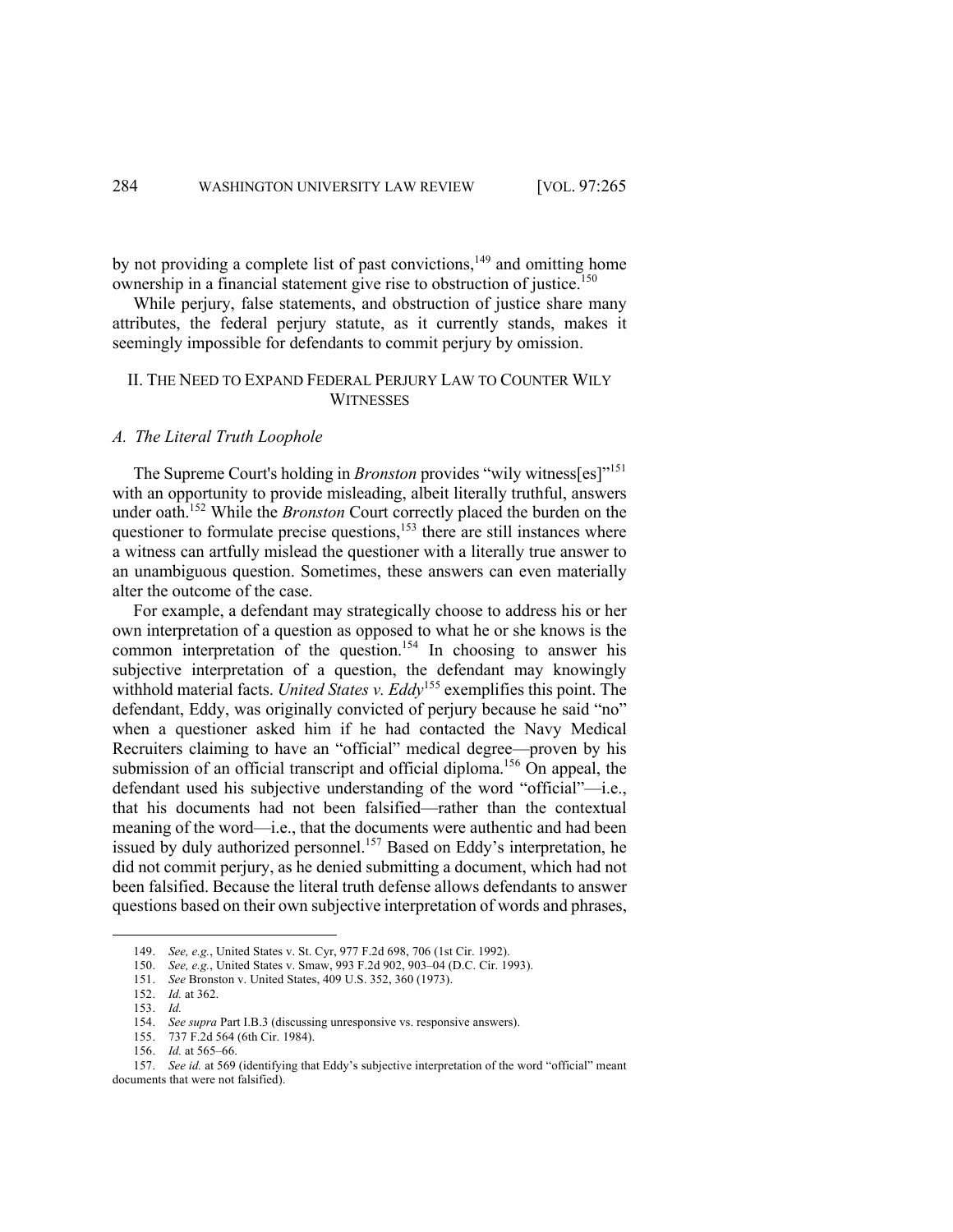the defendant was ultimately able to escape his perjury conviction.<sup>158</sup> While the questioner bears the burden of asking follow-up questions, the questioner likely had no reason to know that the defendant's response hinged on his own interpretation of the word "official."

Similarly, President Bill Clinton avoided a perjury conviction based on statements he made during the Paula Jones lawsuit.<sup>159</sup> During a deposition, the questioner provided President Clinton with a written definition of the term "sexual relations."160 When asked about his relationship with Monica Lewinsky, he used his subjective interpretation of the provided definition to claim that he never had a sexual relationship with her.<sup>161</sup> This illustrates how a defendant can successfully take advantage of the literal truth defense even when the questioner does his due diligence in clearing any ambiguity in his questions and asking follow-up questions.<sup>162</sup>

In these instances, the questioners asked clear and unambiguous questions, yet the defendants still avoided conviction under the federal perjury statutes because their answers were literally true based on their subjective interpretation of the questions. Like in *Eddy*, there are situations in which nothing within the defendant's response signals the need for follow-up questions because there is only one clear objective meaning of the question. Furthermore, in situations like President Clinton's deposition, a questioner may continue to ask clarifying questions to no avail. The questioner may fulfill his or her obligation by providing definitions and follow-up questions and still not elicit the desired response. At a certain point, a questioner needs to move on in an inquiry without getting a completely truthful response—sometimes without realizing that the defendant was trying to evade providing the complete truth.

*Id.*

<sup>158.</sup> *Id.* 

<sup>159.</sup> *See* Peter Baker & Helen Dewar, *The Senate Acquits President Clinton*, WASH. POST (Feb. 13, 1999), https://www.washingtonpost.com/wp-srv/politics/special/clinton/stories/impeach021399.ht m [https://perma.cc/AW8Q-LX2U] (explaining that the Senate acquitted President Clinton of perjury charges relating to the Paula Jones lawsuit).

<sup>160.</sup> *See President Clinton's Deposition*, *supra* note 8*.* The Paula Jones legal team submitted the following definition of "sexual relations":

For the purposes of this deposition, a person engages in "sexual relations" when the person knowingly engages in or causes - (1) contact with the genitalia, anus, groin, breast, inner thigh, or buttocks of any person with an intent to arouse or gratify the sexual desire of any person; (2) contact between any part of the person's body or an object and the genitals or anus of another person; or (3) contact between the genitals or anus of the person and any part of another person's body. "Contact" means intentional touching, either directly or through clothing.

<sup>161.</sup> *Id.* 

<sup>162.</sup> *See id.* The questioner asked President Clinton multiple follow-up questions, such as: "[d]id you have an extramarital sexual affair with Monica Lewinsky"; "[i]f she told someone that she had a sexual affair with you beginning in November of 1995, would that be a lie"; and "so the record is completely clear, have you ever had sexual relations with Monica Lewinsky, as that term is defined in Deposition Exhibit 1, as modified by the Court?" *Id.*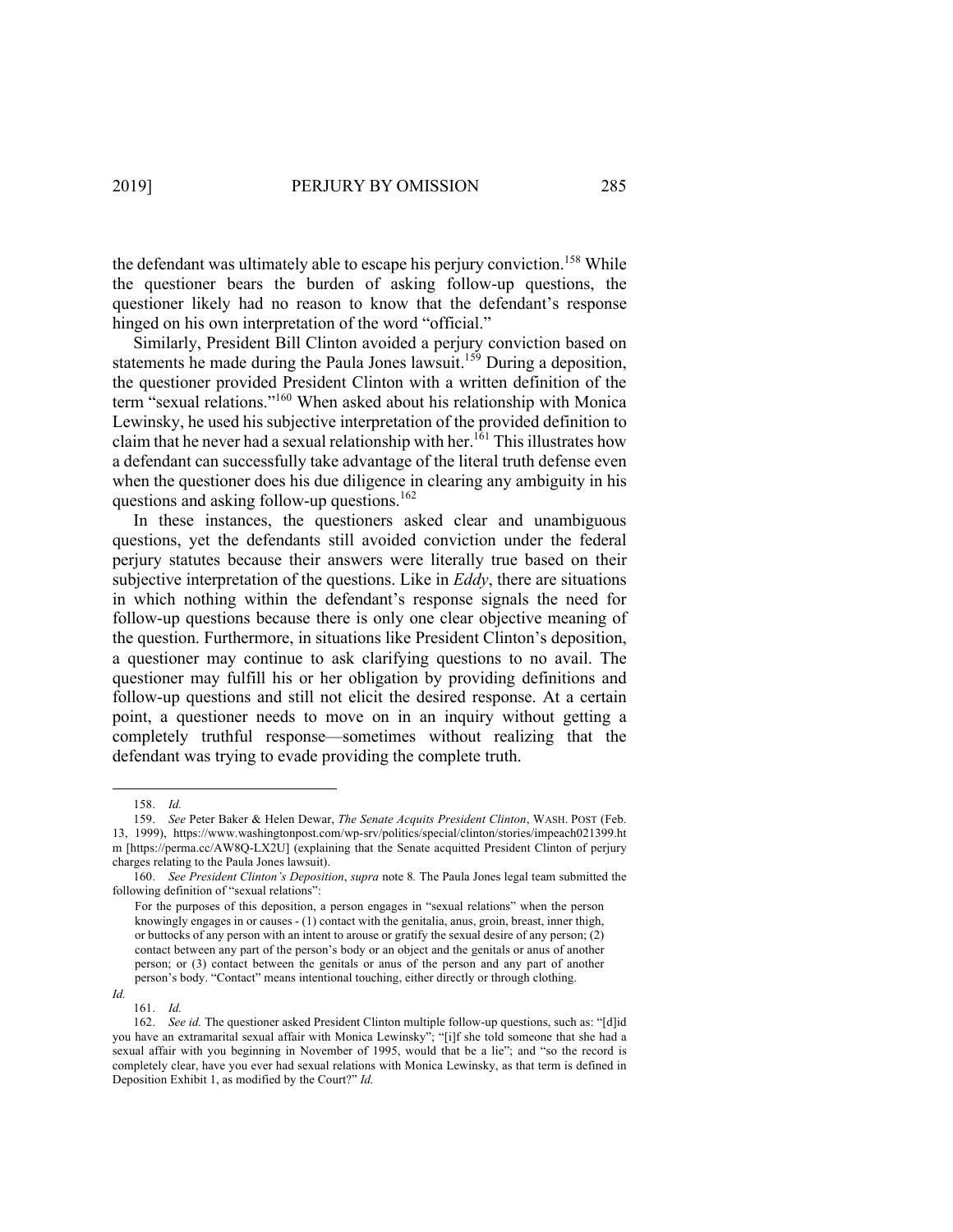Because the *Bronston* Court broadly included all unresponsive answers within the literal truth defense without addressing the different types of unresponsive answers, it created a loophole for witnesses, allowing them to give unresponsive, but literally true answers and evade perjury. This is detrimental to the purpose of the perjury statute because a defendant can use unresponsive answers to create false inferences. A witness whose answer is evasively unresponsive intends for his or her answer to "be irrelevant to the question posed in order to avoid answering."<sup>163</sup> Conversely, a superficially unresponsive answer appears to avoid the question but does provide an answer on a deeper level.<sup>164</sup> Further, a responsive but incomplete answer provides some information without fully answering the question asked.<sup>165</sup> Under *Bronston*, none of these responses can be used for a perjury charge if the words were literally true, even if they impliedly create false statements. By oversimplifying what an unresponsive answer is, the Court has narrowed perjury's falsity requirement, such that it does not include false inferences. Measures should be taken to remedy this literal truth loophole.

#### *B. Perjury by Omission*

The concept of perjury by omission would remedy the literal truth loophole. A defendant would commit perjury by omission when his or her response to an unambiguous question omits information with the intent to create false inferences about an outcome-determinative fact. Justice Kavanaugh and President Clinton might have faced perjury charges if the federal perjury statutes had provided for perjury by omission because they omitted material information that the questioners were seeking to elicit even when they were asked unambiguous questions.<sup>166</sup>

In *Bronston*, the Court tried to balance perjury's purpose of ensuring that witnesses testify truthfully with protecting witnesses from standards that would discourage them from testifying.<sup>167</sup> However, the Court's reasoning gave too much weight to standards that protect witnesses at the expense of the perjury statute's ultimate purpose. Defendants such as Eddy and President Clinton illustrate the Court's failure to appropriately balance these competing interests by avoiding perjury charges.  $\frac{168}{168}$  To readjust the scales,

<sup>163.</sup> *See* Tiersma, *supra* note 85, at 386 (defining evasive unresponsive responses); *see, e.g.*, Bronston v. United States, 409 U.S. 352, 360–62 (1973) (demonstrating how a "wily witness" can mislead the questioner by responding with an evasive answer).

<sup>164.</sup> *See* Tiersma, *supra* note 85, at 387–89 (defining superficially unresponsive answers).

<sup>165.</sup> *See id.* at 391–92 (defining superficially responsive but materially incomplete answers).

<sup>166.</sup> *See* Baker & Dewar, *supra* note 159; Sullivan, *supra* note 4.

<sup>167.</sup> *See supra* note 58 and accompanying text (highlighting "that the measures taken against the offense must not be so severe as to discourage witnesses from appearing or testifying").

<sup>168.</sup> *See supra* Part II.A (describing the *Eddy* case and the President Clinton deposition).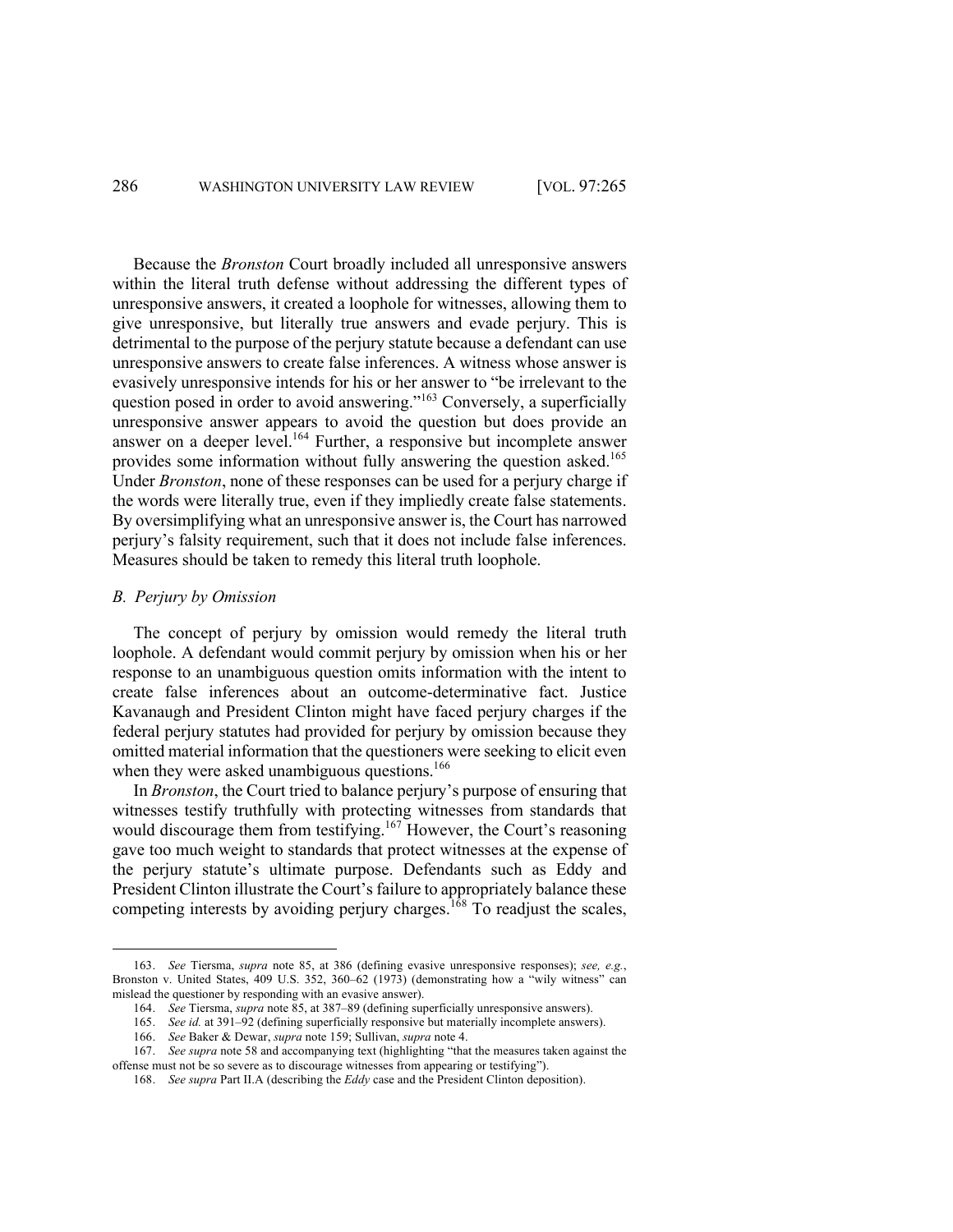Congress should rewrite the federal perjury statutes to address witnesses who commit perjury by omission.

The addition of perjury by omission would not completely alter the current federal perjury landscape. Rather, it would expand the falsity requirement to include intentionally misleading or incomplete statements in very limited circumstances. The other elements of perjury—such as oath, materiality, and intent—would remain the same. Under the Court's current literal truth analysis, statements are analyzed for their truth alone, regardless of how the elements of perjury interact with each other.<sup>169</sup> The Court ignores the language of the statute that indicates that it is not whether a statement is completely true but whether the defendant believed it was true. The amended statute would not defeat the literal truth defense but instead leave courts with the opportunity to take a deeper look at the defendant's intent. Defendants would still be able to use the literal truth defense because there would still be circumstances in which a questioner did not ask precise enough questions, or when a defendant merely misunderstood a question and provided what he or she thought was the correct, truthful answer.

Moreover, this statute would honor policy considerations, such as protecting witnesses from standards that would discourage them from testifying because it would still require intent. By incorporating perjury by omission into the federal perjury statute, the truth or falsity of a statement would be judged by whether a defendant believed what he or she said was true and whether he or she said it willingly or knowingly.<sup>170</sup>

# *1. What Juries Would Be Able to Infer*

Under the amended perjury statute, juries would be judging whether a defendant believed what he or she said was true and whether he or she said it willingly or knowingly. Juries traditionally infer intent;<sup>171</sup> this would not change in the context of perjury. The jury would be inferring the defendant's intent to mislead by determining whether the defendant objectively understood what the question meant but chose to answer the question based

<sup>169.</sup> *See* Bronston v. United States, 409 U.S. 352, 359 (1973) (explaining that "[a] jury should not be permitted to engage in conjecture whether an unresponsive answer, true and complete on its face, was intended to mislead or divert the examiner"); *see also* United States v. Slawik, 548 F.2d 75, 83–84 (3d Cir. 1977) (reasoning that if Slawik's answer was "literally true, there was no offense, even if Slawik's answer was deliberately misleading," because "[t]o hold otherwise . . . would allow defendants to be convicted for immaterial falsehoods or for 'intent to mislead' or 'perjury by implication'—which *Bronston* specifically prohibited").

<sup>170.</sup> *See infra* Part II.C.2 (providing a model perjury statute that includes language for perjury by omission).

<sup>171.</sup> *See generally* Charles R. Nesson, *Reasonable Doubt and Permissive Inferences: The Value of Complexity*, 92 HARV. L. REV. 1187 (1979) (providing a background on the use of permissive inferences in criminal contexts).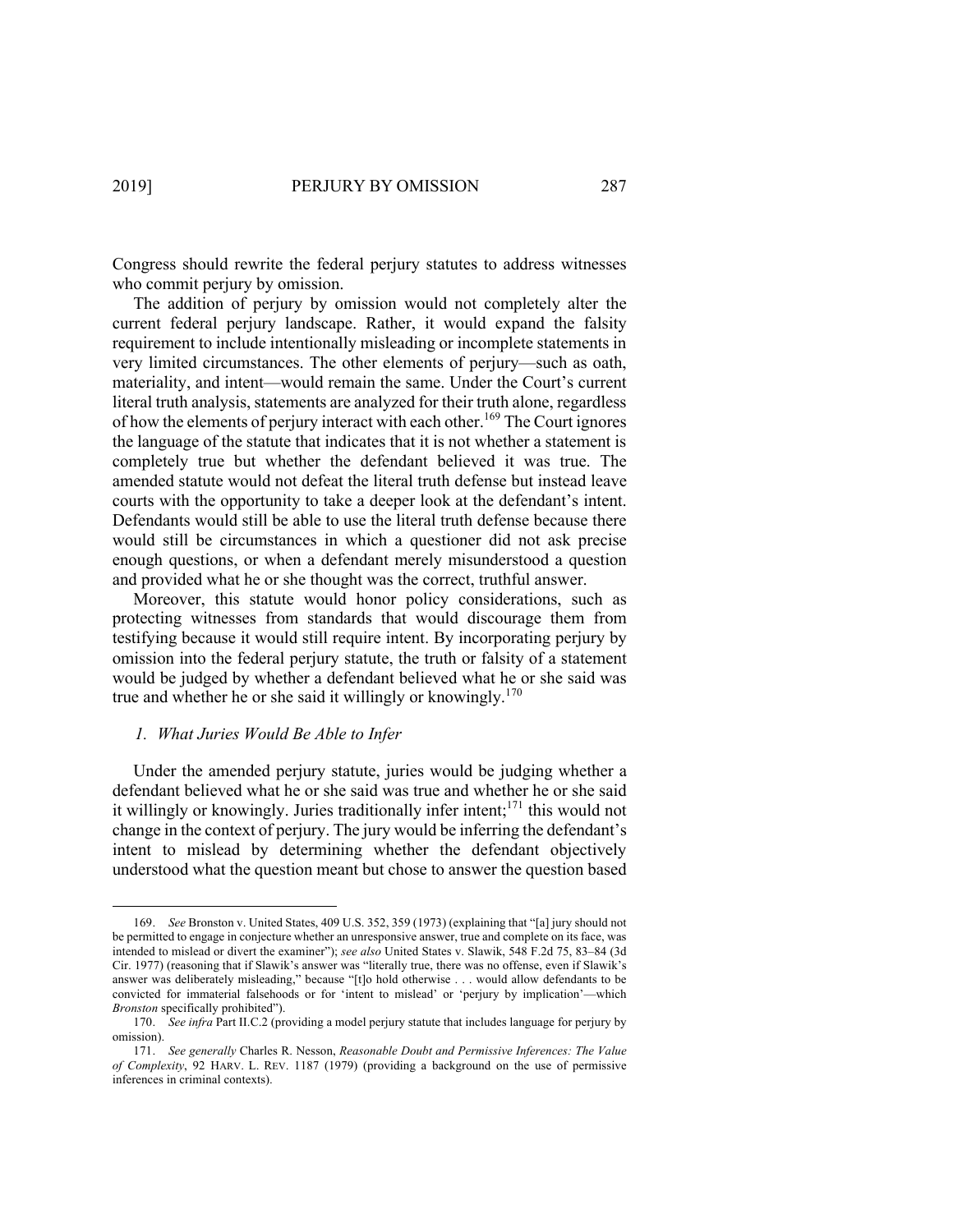on his or her subjective understanding of it. While it is important that questioners aim to ask unambiguous questions, witnesses, defendants, or deponents such as Judge Kavanaugh, Eddy, and President Clinton have shown that even words such as "blacking out," "official," and "sexual relations" are arguably ambiguous.<sup>172</sup> In fact, in the legal world, any word may be considered ambiguous, $173$  which is why some courts have reinforced that juries may infer a defendant's objective understanding of a question.<sup>174</sup>

If a jury may determine a defendant's objective understanding of a question, $1^{75}$  then the jury is virtually determining that the defendant chose to ignore that understanding of the question and answer it based on his or her subjective interpretation in order to mislead the questioner. The jury would be deducing that the defendant conveniently interpreted a question in a manner that allows him or her to provide an answer that may seem responsive but is actually evasive and communicates something contrary to the truth. Intent is an element of perjury, so by making this determination, the jury would be fulfilling its fact-finding duties and could take various factors into consideration, such as the defendant's level of education.

### *2. Omissions in Other Contexts as Support*

Perjury, false statements, and obstruction of justice are interconnected and often overlap.<sup>176</sup> Further, the differences among perjury, false statements, and obstruction of justice are sparse.<sup>177</sup> There are circumstances in which a defendant's omission may lead to a criminal conviction for false statements, obstruction of justice, and fraud.<sup>178</sup> Therefore, the federal perjury statutes should leave room for omissions as well.

Because false statement and perjury charges are similar, a defendant who is charged with one should also be charged with the other. For example, the defendant in *Larranaga*, <sup>179</sup> who made a false statement by omission at a

<sup>172.</sup> *See supra* notes 60–75 and accompanying text (discussing literal truth and the questioner's acuity); *supra* notes 1–7 and accompanying text (discussing Judge Kavanaugh); notes 155–58 and accompanying text (discussing Eddy); notes 159–62 and accompanying text (discussing President Clinton).

<sup>173.</sup> *See, e.g.*, Frigaliment Importing Co. v. B.N.S. Int'l Sales Corp., 190 F. Supp. 116, 117 (S.D.N.Y. 1960) (arguing about what constitutes a "chicken" for the purpose of a contract).

<sup>174.</sup> *Slawik*, 548 F.2d at 86.

<sup>175.</sup> *Id.* at 85–86.

<sup>176.</sup> *See supra* notes 130–34, 142 and accompanying text (highlighting how defendants are often charged with some combination of perjury, false statements, and obstruction of justice).

<sup>177.</sup> *Compare* 18 U.S.C. § 1001 (2012), *with* § 18 U.S.C. 1621 (2012) (illustrating that the major difference between the false statement statute and the perjury statute is that perjury requires that the defendant be under oath). *See, e.g.*, Engber, *supra* note 133 (explaining that former vice-presidential aide Lewis Libby's perjury, false statement, and obstruction charges for deceiving investigators and a grand jury are based on similar statutes that often apply to identical fact patterns).

<sup>178.</sup> *Compare* 18 U.S.C. § 1621, *and* § 1623(a), *with* 18 U.S.C. § 1001.

<sup>179.</sup> United States v. Larranaga, 787 F.2d 489 (10th Cir. 1986).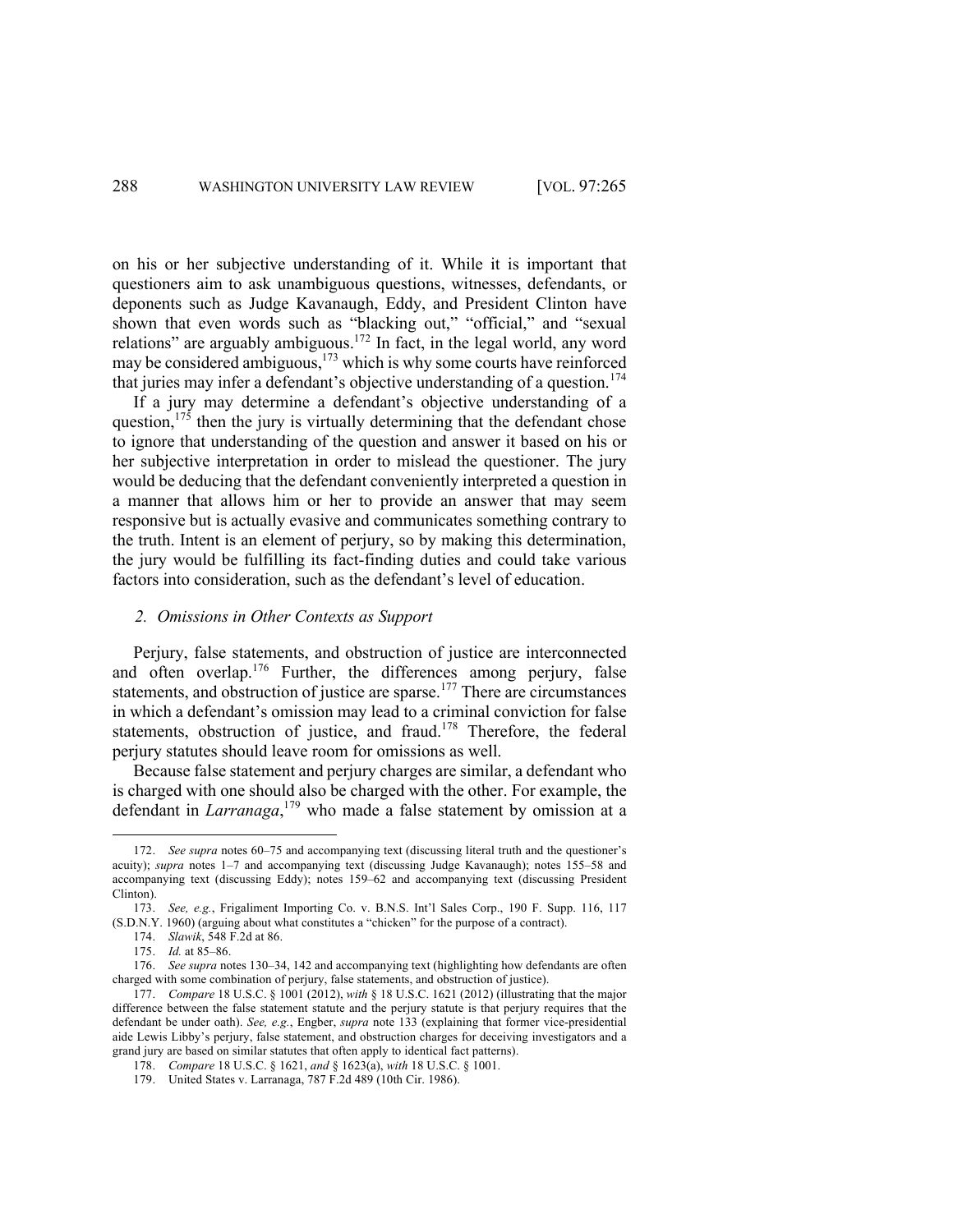grand jury hearing when he failed to disclose that a material person was present at numerous meetings,<sup>180</sup> should have been charged with both making a false statement and perjury by omission. Further, just as the defendant in *Larranaga* intentionally led a grand jury to believe that a material person was not present at certain meetings, <sup>181</sup> a defendant could intentionally lead a jury to believe that a material person was not present in a room in which serious criminal activity occurred. In this instance, the questioner might direct the defendant, who is testifying under oath, to name everyone who was in a specific room on the night the criminal activity occurred. The defendant may then name three people, when four people were actually present in the room. At this point, the attorney would have done everything in his power to determine exactly what occurred in that room that night and who was there, especially if every other witness testifying or explaining the events of that night also failed to disclose the fourth person present. In that case, the questioner would have no reason to believe that there was a fourth person in the room that night, and because the defendant provided a responsive answer, the questioner fulfilled his duty to press for material information during an inquiry and would not be alerted to ask more questions.<sup>182</sup> Therefore, the witness who testified about three, rather than four, people present in the room could be convicted of perjury by omission.

Additionally, perjury is also similar to obstruction of justice.<sup>183</sup> A defendant should be able to be charged with committing perjury by omission just as a defendant could commit obstruction of justice by omission. In *Williams*, the defendant obstructed justice when she reported a crime but failed to disclose that she knew the perpetrator's identity.<sup>184</sup> A questioner in a perjury by omission case may have more reason to know information, such as a witness's relationship to a perpetrator, than a questioner in an obstruction of justice by omission case. However, a witness could still fail to disclose pertinent information under oath. For example, a first-hand witness to a crime may consistently withhold exculpatory evidence that investigators or attorneys would never have any access to. Investigators and attorneys might not have any other way of learning of this exculpatory evidence because only the witness observed the crime taking place. If during trial and under oath that witness provides literally truthful

<sup>180.</sup> *Id.* at 493.

<sup>181.</sup> *Id.*

<sup>182.</sup> *See* Bronston v. United States, 409 U.S. 352, 358–59 (1973).

<sup>183.</sup> *See* Mermelstein & Decker, *supra* note 143, at 31 (explaining that the major differences between obstruction of justice and perjury are that any action can constitute obstruction of justice, and a defendant may not use the literal truth as an affirmative defense to a charge of obstruction of justice).

<sup>184.</sup> People v. Williams, 795 N.Y.S.2d 561, 566 (N.Y. App. Div. 2005).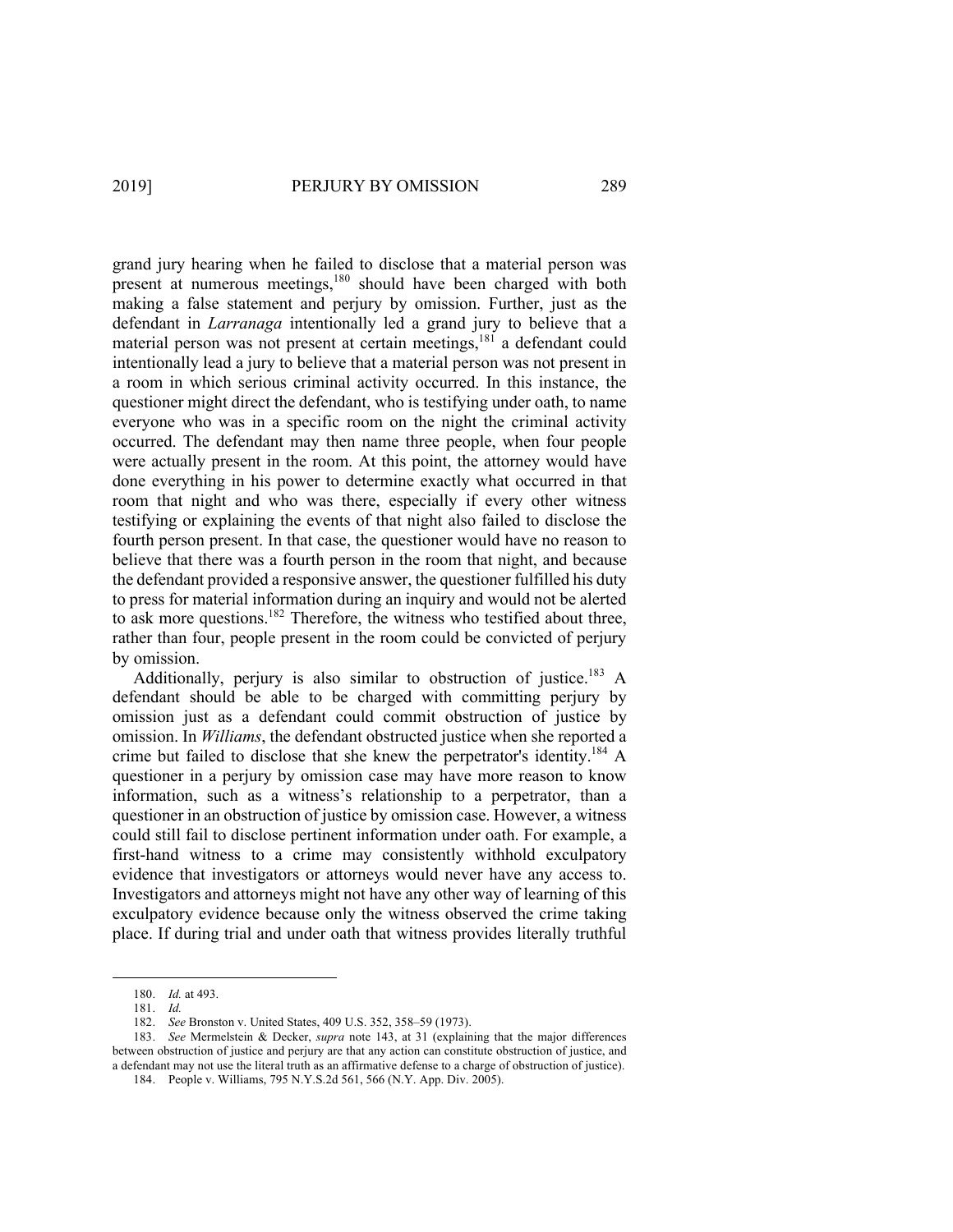and responsive answers yet continues to omit the exculpatory evidence, the witness could have committed perjury by omission.

Ultimately, in order to charge a defendant with perjury by omission, the defendant would have to be under oath. Further, a defendant would commit perjury by omission only in rare instances when the questioner has no reason to know the material information that the defendant is withholding and nothing about the defendant's answers signal the attorney to ask clarifying questions. Because of these restraints, a defendant is less likely to be charged with perjury by omission than to be charged with making a false statement or obstruction of justice. Yet the option should still be available. Because of perjury's similarities to these statutes, defendants should be able to be convicted of perjury by omission as well.

# *3. Ethical Obligations*

A defendant who omits a material fact under oath presents serious ethical issues for his or her attorney. An attorney violates his or her ethical obligation when he or she fails to disclose that one of the witnesses provided the court with false information during testimony.<sup>185</sup> While under this obligation, an attorney does not have to disclose that the witness provided a literally true, yet misleading answer to the court, the attorney faces an ethical predicament if this misleading answer becomes a material reason why the court makes its ultimate decision. For example, in *Bronston*, if the Court had explicitly said that "the basis of our decision is Bronston's convincing testimony that he does not have an international bank account," the attorney could face ethical repercussions if the case was appealed. In that circumstance, the attorney could not use the basis of the lower court's decision in his or her favor because the outcome-determining statement is false, and the attorney would be obligated to clarify the statement if it is brought up on appeal.

Similarly, under Rule 8.4 of the Model Rules of Professional Conduct, an attorney may not involve himself or herself in dishonest, fraudulent, or deceptive behavior.<sup>186</sup> One way an attorney may become involved in such behavior is by permitting a client to mislead a court or a jury by omitting material information. For example, if Bronston's attorney had advised him to utilize the literal truth, the attorney may have been subject to ethical review under Rule 8.4. Similarly, if an attorney is under oath, he or she may violate rule 8.4 by omitting material information in order to mislead the jury or the court. Therefore, literally truthful, intentional, and outcome-

<sup>185.</sup> MODEL RULES OF PROF'L CONDUCT r. 3.3 (AM. BAR ASS'N 2018).

<sup>186.</sup> *Id.* r. 8.4(c).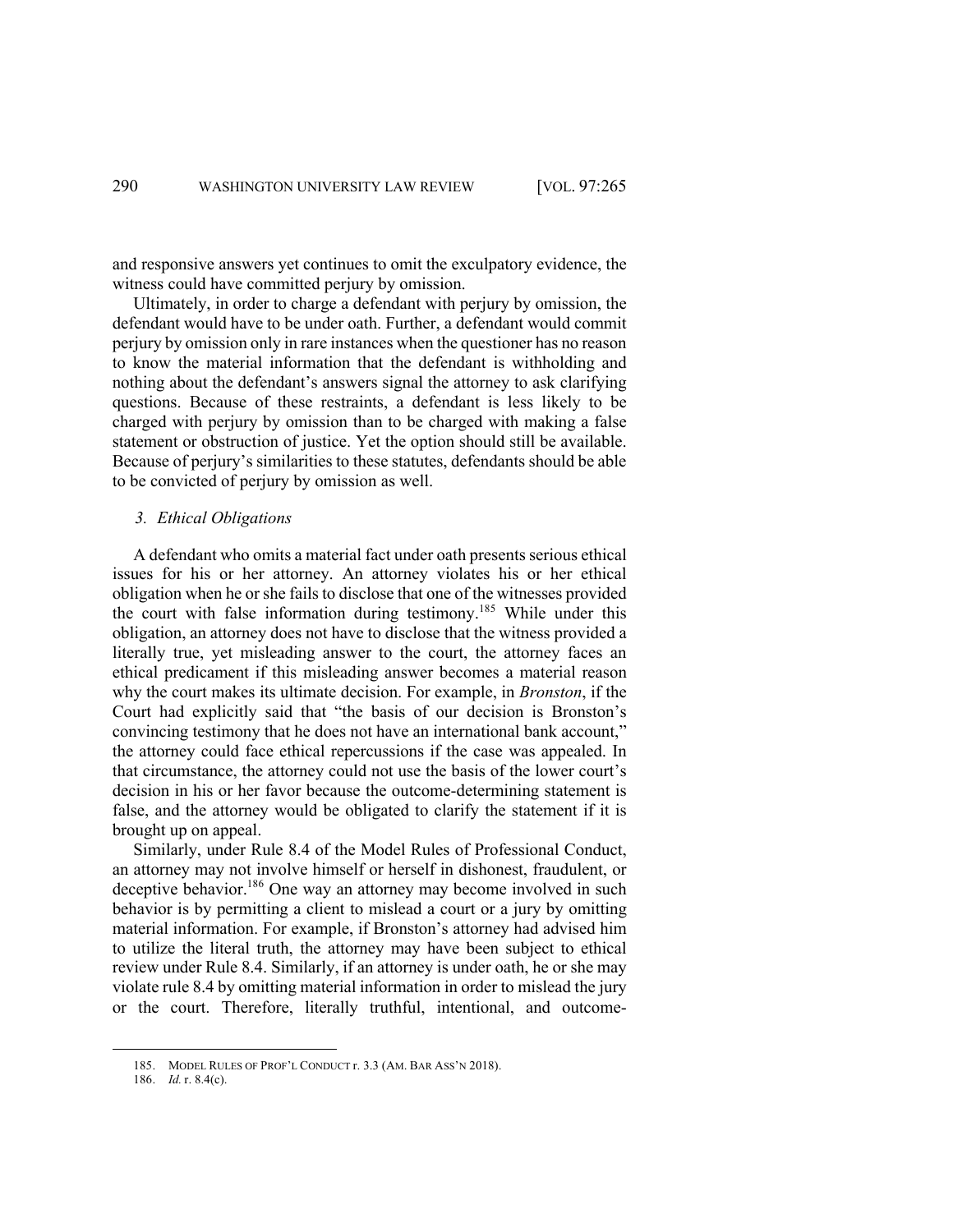determinative omissions, whether by an attorney or one of his or her witnesses, could implicate an attorney's ethical obligation.

#### *C. Revising the Federal Perjury Statutes*

#### *1. State Statutes and Perjury by Omission*

State legislatures and courts have demonstrated a willingness to expand perjury statutes and case law to include perjury by omission. In fact, some states' perjury statutes explicitly contain language referencing incomplete or misleading testimony.<sup>187</sup> Meanwhile, other state courts have found omissions to be the basis of perjury even where their statutes seemingly require a verbal statement.<sup>188</sup>

South Carolina's perjury statute explicitly encompasses "incomplete" and "misleading" testimony. The statute states that "[i]t is unlawful for a person to wilfully give false, misleading, or incomplete testimony under oath in any court of record, judicial, administrative, or regulatory proceeding in this State."189 Because a statement can be the basis of a perjury charge in South Carolina if it is "false, misleading, or incomplete," a literally true but unresponsive answer could qualify as perjury because it is an incomplete answer and could create a negative implication.

Oklahoma's perjury statute leaves room for perjury by omission in its mens rea requirement. The statute provides that a statement is perjury if it is made under oath when the witness "does not believe that the statement is true or knows that it is not true or intends thereby to avoid or obstruct the ascertainment of the truth."190 Although the statute explicitly allows for a literal truth defense,<sup>191</sup> the mens rea element could allow juries to decide whether the witness intended to mislead the questioner. Oklahoma case law has considered "suppression of the truth" as a basis for a perjury charge.<sup>192</sup> These cases illustrate how the language of Oklahoma's perjury statute could allow for convictions when a witness intends to suppress the truth with a literally truthful but unresponsive answer.

<sup>187.</sup> *See, e.g.*, S.C. CODE ANN. § 16-9-10(A)(1) (1993).

<sup>188.</sup> *See, e.g.*, People v. Meza, 234 Cal. Rptr. 235, 242 (Cal. Ct. App. 1987) (finding that silence can amount to a perjury charge).

<sup>189.</sup> S.C. CODE ANN. § 16-9-10(A)(1).

<sup>190.</sup> OKLA. STAT. ANN. tit. 21, § 491 (West 1965).

<sup>191.</sup> *See id.* (declaring that "[i]t shall be a defense to the charge of perjury as defined in this section that the statement is true").

<sup>192.</sup> *See* Ostendorf v. State, 128 P. 143, 154 (Okla. Crim. App. 1912) (explaining that, "[w]hen a person is placed in a position where it is his duty to tell the entire truth, and he willfully suppresses part of it, this is just as criminal in morals and in law as an affirmative statement of a falsehood"); *see also* Flowers v. State, 163 P. 558, 559 (Okla. Crim. App. 1917) (upholding a conviction for perjury on the grounds that "under . . . oath no man has the right to willfully, knowingly, and corruptly suppress any part of the truth, material to the issue, concerning which he is questioned").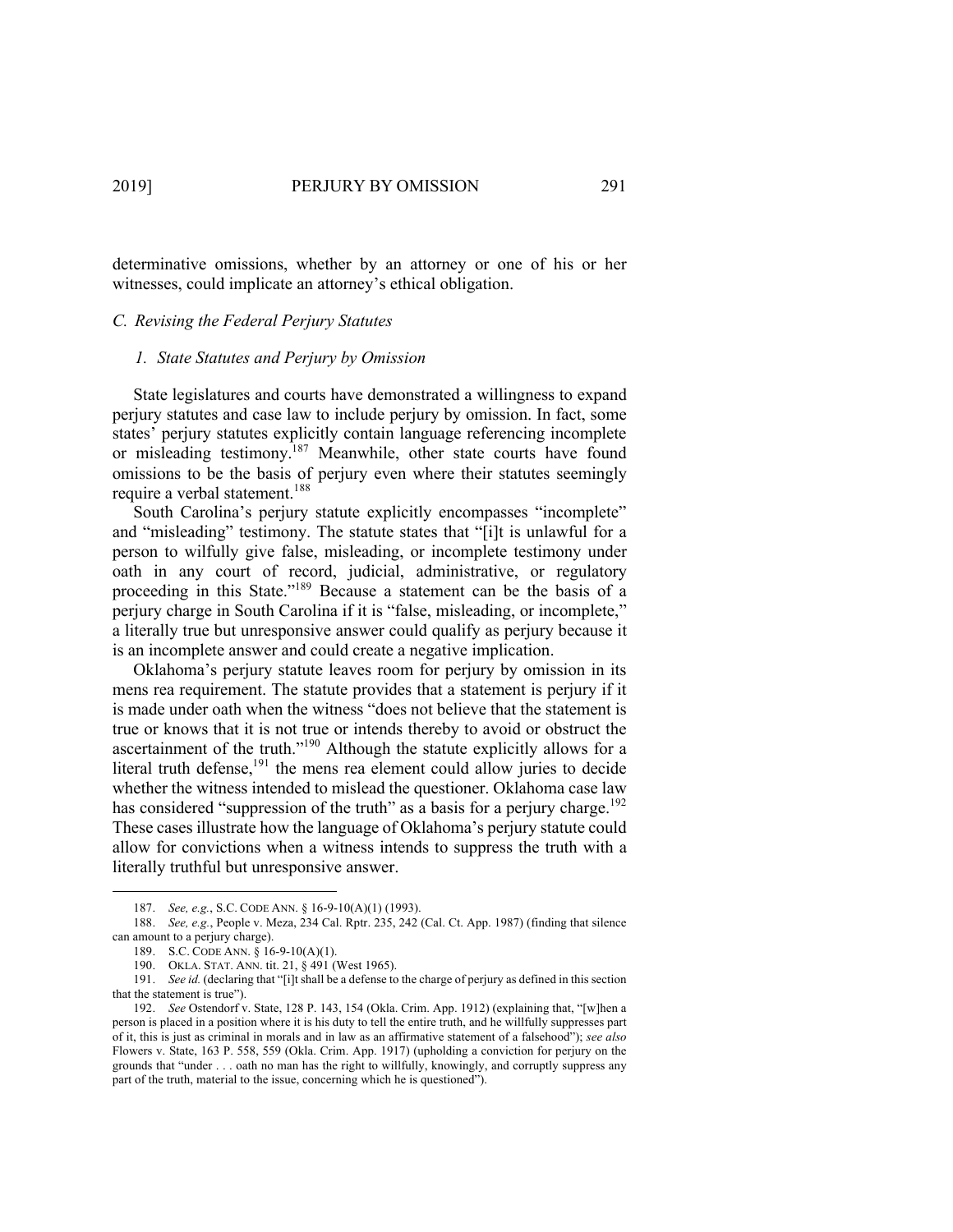While the plain language of California's perjury statute does not appear to leave room for perjury by omission, $193$  there have been instances where California courts have upheld perjury convictions based on omissions. For example, in *People v. Meza*, <sup>194</sup> the defendant was convicted of perjury for failing to raise his hand to notify the court that he knew the defendant during jury selection.<sup>195</sup> In convicting the defendant, the court departed from prior state precedent that said silence could never constitute perjury.<sup>196</sup> Under specific circumstances, such as the collective jury selection process where silence is understood to mean "no," a defendant's silence could express a negative statement, which could serve as the basis of a perjury conviction.<sup>197</sup>

States like South Carolina, Oklahoma, and California have responded to the need to limit the literal truth defense through statutes and case law. These responses are the states' attempts to close the literal truth loophole, which created an overly simplified defense to a complicated offense.

# *2. Model Statute and Jury Instructions*

Congress should follow suit and amend the federal perjury statute to combat the literal truth loophole and ensure that courts can convict defendants for perjury by omission. Using language from the South Carolina<sup>198</sup> and Oklahoma<sup>199</sup> perjury statutes, this federal perjury statute could read as follows:

Whoever under oath (or in any declaration, certificate, verification, or statement under penalty of perjury as permitted under section 1746 of title 28, United States Code) in any proceeding before or ancillary to any court or grand jury of the United States knowingly makes any false, misleading, or incomplete testimony and intends thereby to avoid or obstruct the ascertainment of the truth, makes or uses any other information, including any book, paper, document, record, recording, or other material, knowing the same to contain any false material declaration or omission, shall be fined under this title or imprisoned not more than five years, or both.

<sup>193.</sup> *See* CAL. PENAL CODE § 118(a) (West 1990) (stating that a person commits perjury if, under oath, he "willfully and contrary to the oath, states as true any material matter which he . . . knows to be false").

<sup>194.</sup> 234 Cal. Rptr. 235 (Cal. Ct. App. 1987).

<sup>195.</sup> *Id.* at 235–36.

<sup>196.</sup> *See id.* at 242–43 (expressly rejecting People v. French, 26 P.2d 310 (Cal. Ct. App. 1933)); *see also supra* notes 111–18 and accompanying text (providing factual details of the *Meza* case).

<sup>197.</sup> *Meza*, 234 Cal. Rptr. at 245.

<sup>198.</sup> S.C. CODE ANN. § 16-9-10(A)(1) (1993).

<sup>199.</sup> OKLA. STAT. ANN. tit. 21, § 491 (West 1965).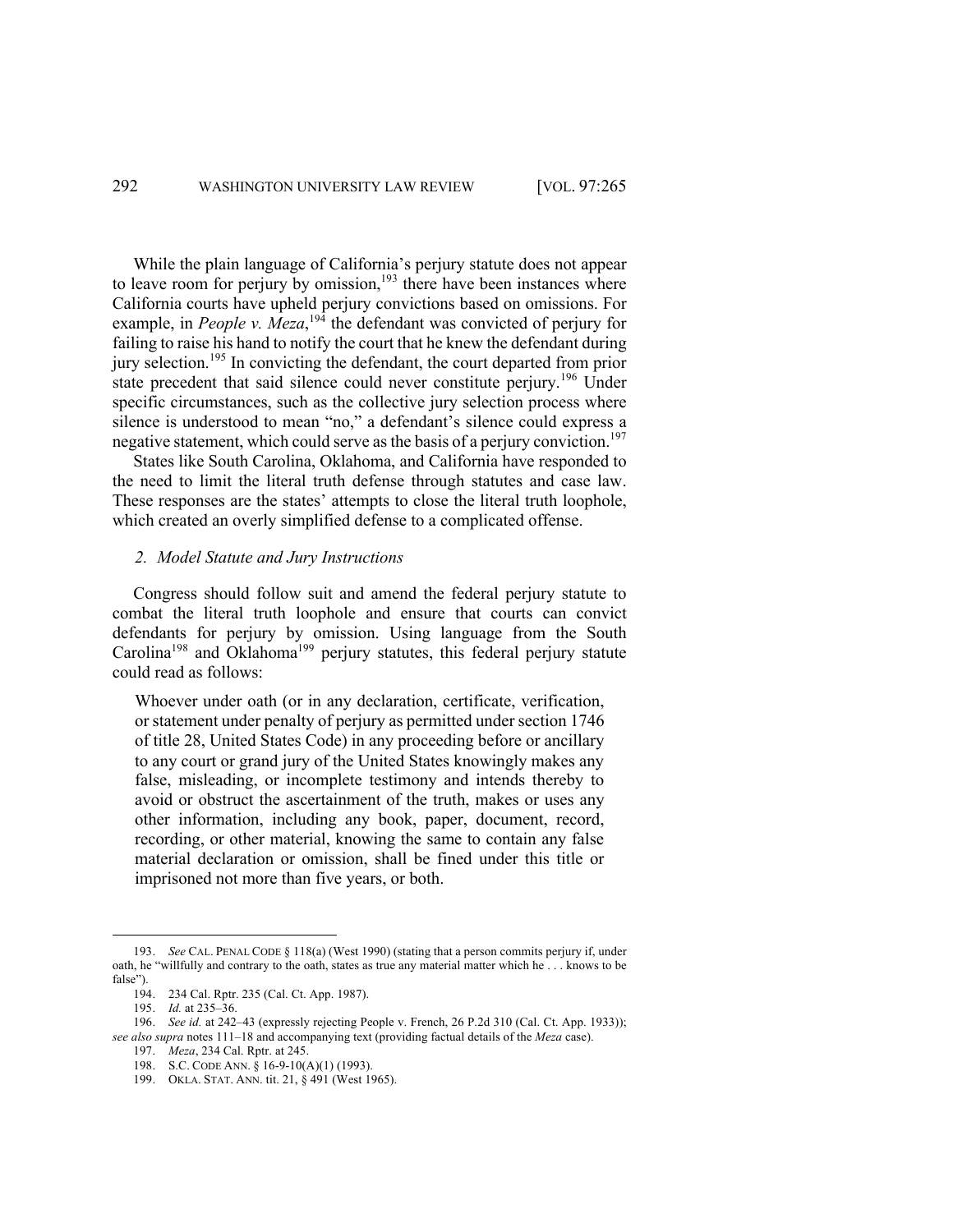The amended statute would require a prosecutor to comport with the twowitness rule and still allow a witness to recant his or her statement.<sup>200</sup> In addition, defendants could still use a narrowed literal truth defense.<sup>201</sup>

In a case in which a prosecuting attorney is arguing that the defendant committed perjury by omission, proper jury instructions would include a reading of the amended federal perjury statute, breaking down each element that the jury must find beyond a reasonable doubt.<sup>202</sup> The judge would then elaborate on the necessary elements. For example, the judge might define "material" as something that can be outcome-determinative, even if it did not actually impact the outcome of the case at hand. After reading the statute and describing the elements, the judge would list the statements and/or omissions in dispute, explaining that the defendant cannot be guilty unless the jury unanimously agrees on which statements or omissions ran afoul of the statute. The judge would still give jurors instructions regarding the recantation and literal truth defenses.

### **CONCLUSION**

Perjury, as it currently stands, permits sophisticated deponents or witnesses, such as President Clinton and Judge Kavanaugh, as well as defendants and others who testify, an opportunity to omit facts without facing perjury charges. The Supreme Court solidified this position in its *Bronston* decision, which created the literal truth defense—a perjury loophole used by "wily witness[es]" to mislead juries with half-truths.<sup>203</sup> The literal truth defense is uncontained and delegitimizes the purpose of the perjury statute.

Congress should close this loophole by amending the federal perjury statute to criminalize those who intentionally provide incomplete and misleading testimony under oath. Amending the federal perjury statute to fill this gap would prevent shrewd defendants from exploiting this technicality. Statutes that are similar to perjury, such as false statements and obstruction of justice, have been successful in criminalizing omissions in certain circumstances, demonstrating that perjury can do the same.

This revision to the perjury statute would require courts and juries to take a broader look at the context surrounding a defendant's statement or lack thereof to determine whether the defendant meant to mislead the questioner with his or her omissions. The statute would still protect witnesses and

<sup>200.</sup> *See supra* Part I.A.2 (explaining the two-witness rule and recantation requirements).

<sup>201.</sup> *See supra* Part II.A (setting guidelines for when the literal truth defense is applicable under the amended federal perjury statute).

<sup>202.</sup> *See supra* Part II.C.2 (providing the amended federal perjury statute).

<sup>203.</sup> Bronston v. United States, 409 U.S. 352, 360 (1973).